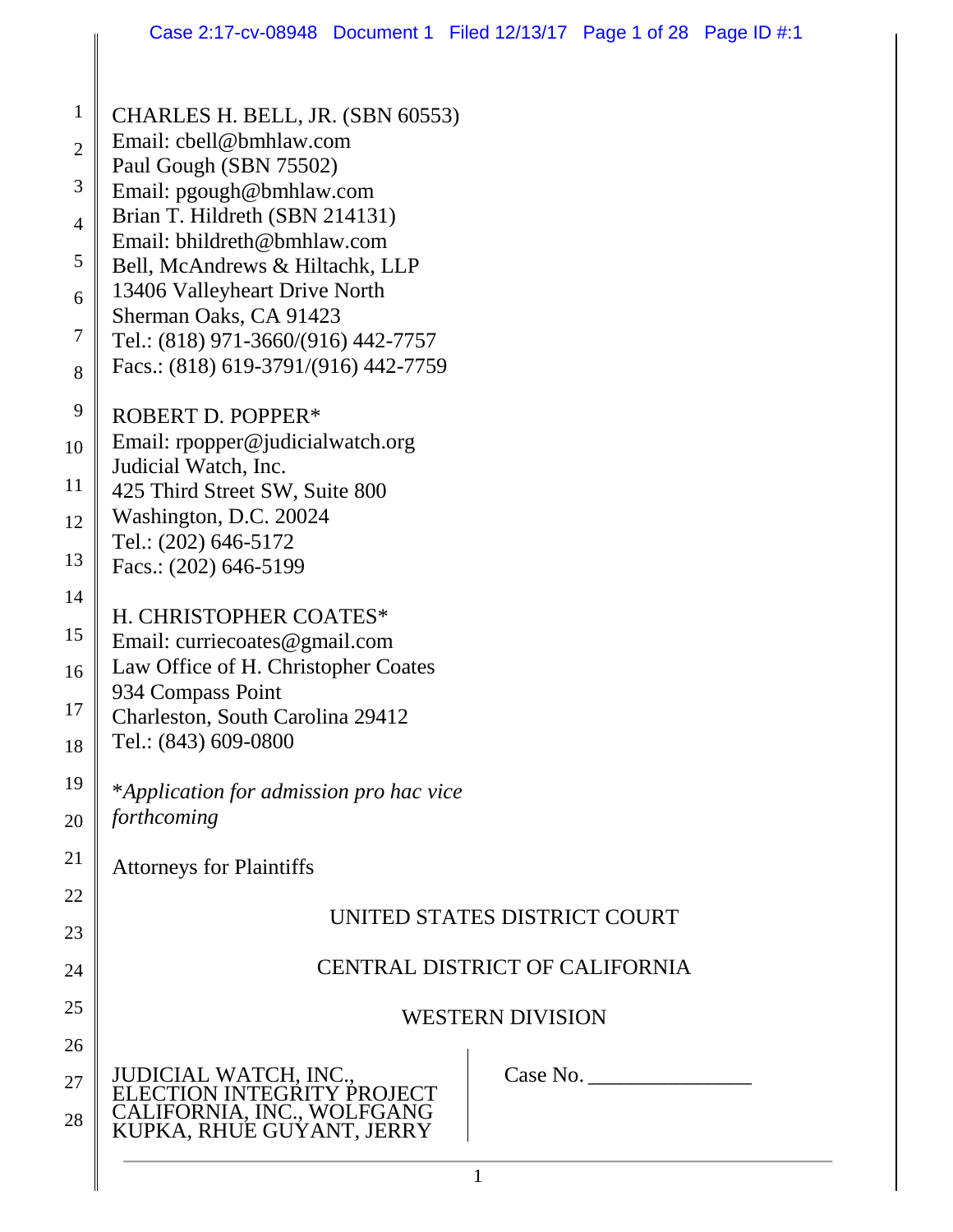#### 1 2 GRIFFIN, and DELORES M. MARS,

v.

3

4

5

7

8

9

10

11

12

13

14

15

16

17

18

19

20

21

22

23

24

25

26

27

28

Plaintiffs,

6 DEAN C. LOGAN, in his official capacity as the Registrar-Recorder/County Clerk of Los Angeles County, California, and ALEX PADILLA, in his official capacity as the California Secretary of State,

Defendants.

#### COMPLAINT FOR DECLARATORY AND INJUNCTIVE RELIEF

## **JURISDICTION AND VENUE**

1. Plaintiffs seek declaratory and injunctive relief to compel the Los Angeles County Registrar and the California Secretary of State to comply with their voter list maintenance obligations and their record production obligations under Section 8 of the National Voter Registration Act of 1993 ("NVRA"), 52 U.S.C. § 20507. This Court has jurisdiction over this matter pursuant to 28 U.S.C. § 1331, as this action arises under the laws of the United States, and under 52 U.S.C. § 20510(b)(2), as the action seeks injunctive and declaratory relief under the NVRA.

2. Venue is proper in this district pursuant to 28 U.S.C. § 1391(b) because a defendant resides in this district and all defendants reside in California; and because a substantial part of the events and omissions giving rise to the claims herein occurred in this district.

### **PARTIES**

3. Plaintiff JUDICIAL WATCH, INC. ("Judicial Watch") is a not-forprofit, educational organization incorporated under the laws of the District of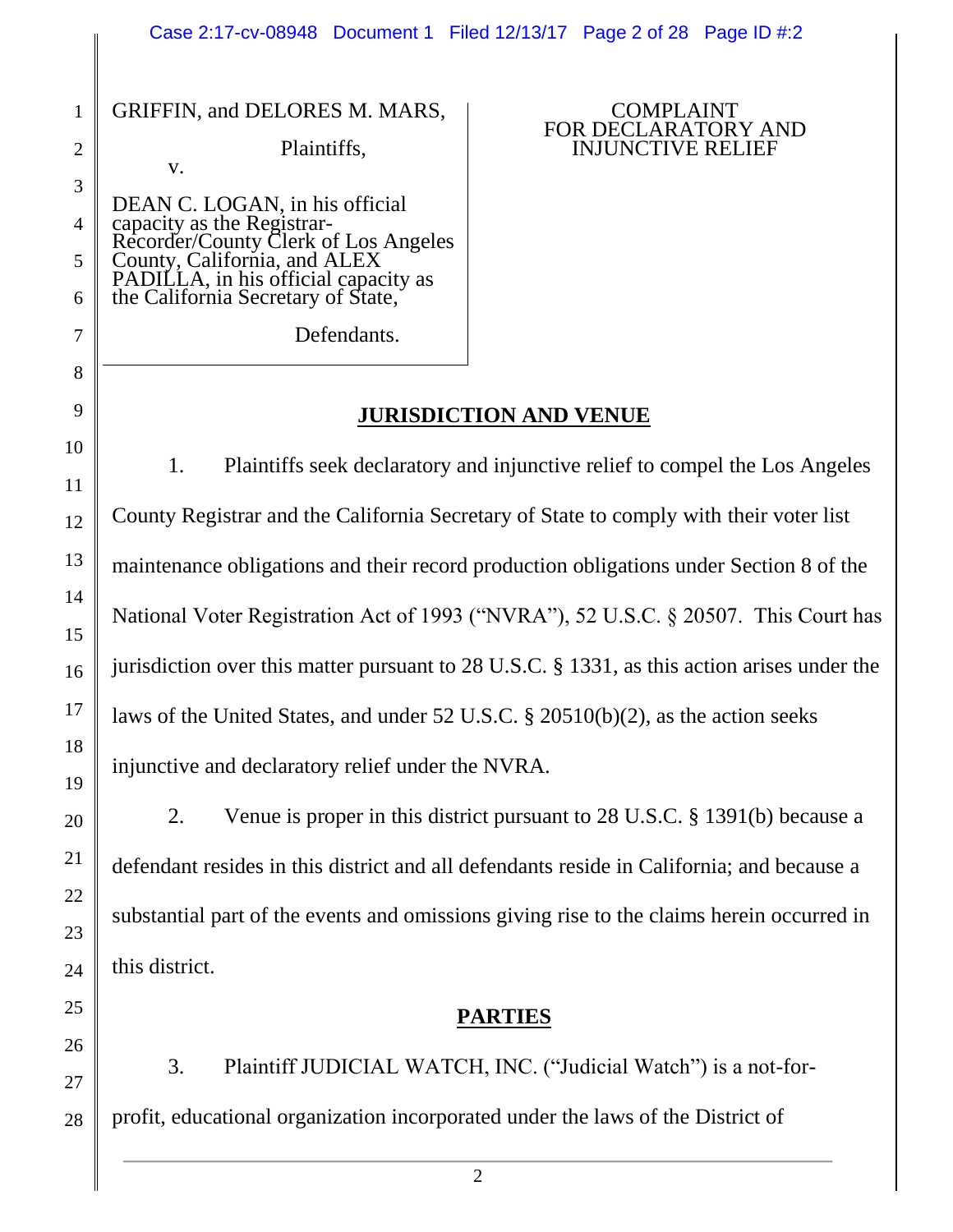Columbia and headquartered at 425 Third Street SW, Suite 800, Washington, D.C. 20024. Its mission is to promote transparency, integrity, and accountability in government and fidelity to the rule of law. As part of this mission, Judicial Watch regularly requests records from state and local governments pursuant to federal and state laws, analyzes the responses and disseminates both its findings and the requested records to the American public to inform it about "what the government is up to." Judicial Watch will sue to enforce compliance with federal and state laws concerning the provision of records, public integrity, government accountability, and voting rights. It has undertaken investigations and commenced other lawsuits to enforce the NVRA.

4. Plaintiff ELECTION INTEGRITY PROJECT CALIFORNIA, INC. ("EIPC") is a registered non-profit organization incorporated under the laws of the State of California and headquartered at 27943 Seco Canyon Road #521, Santa Clarita, California, 91350. EIPC seeks to promote citizen engagement through education and training to protect the integrity of the electoral process in California. To this end, EIPC regularly requests voter registration records from jurisdictions in California, analyzes those records to determine compliance with the NVRA's list maintenance obligations, and notifies the jurisdictions about their findings.

5. Plaintiff WOLFGANG KUPKA is a resident and a registered voter of Los Angeles County, California, who has voted and intends to vote in the County.

6. Plaintiff RHUE GUYANT is a resident and a registered voter of Los Angeles County, California, who has voted and intends to vote in the County.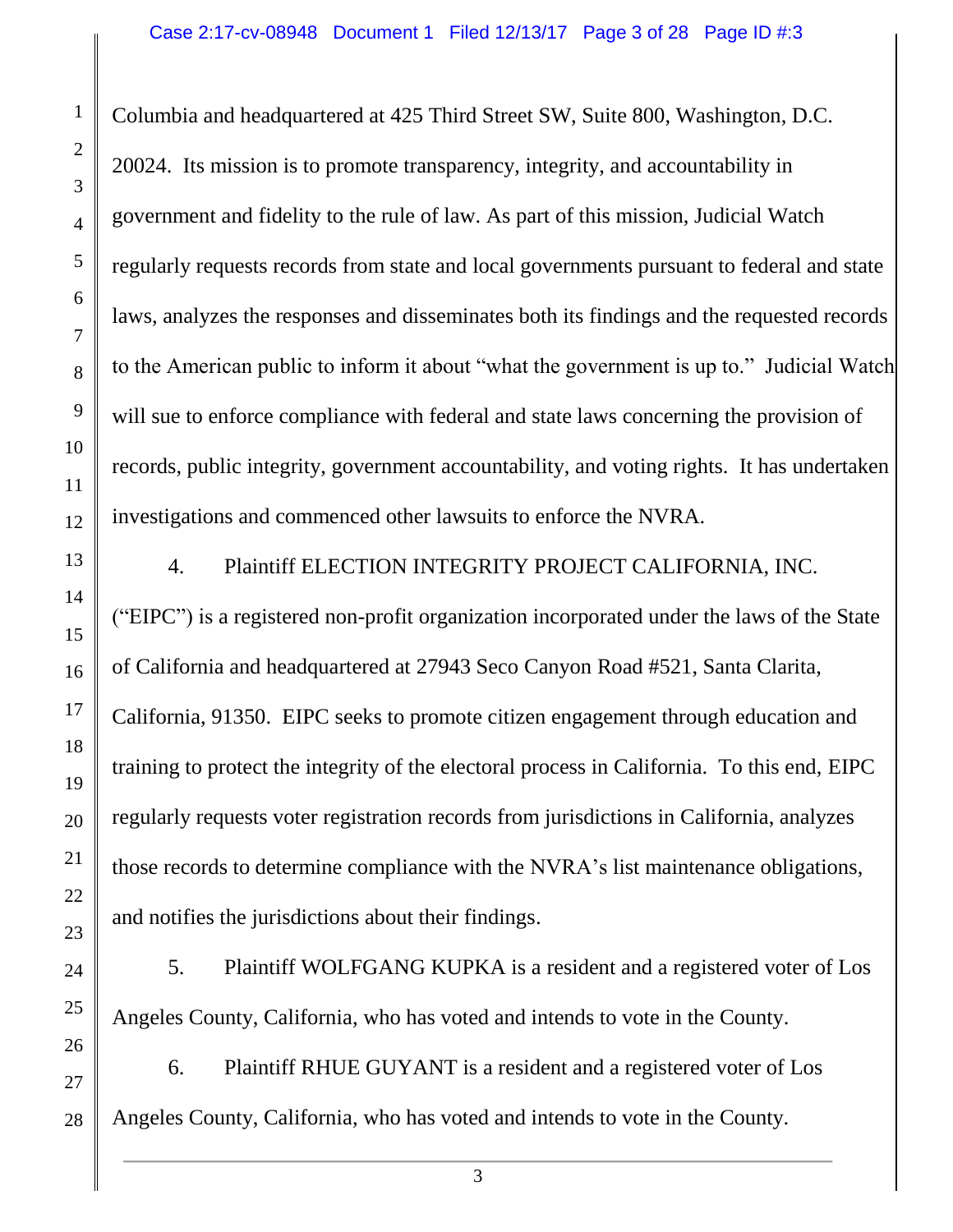- 7. Plaintiff JERRY GRIFFIN is a resident and a registered voter of Los Angeles County, California, who has voted and intends to vote in the County.
- 8. Plaintiff DELORES M. MARS is a resident and a registered voter of Los Angeles County, California, who has voted and intends to vote in the County.

9. Defendant DEAN C. LOGAN is the Registrar-Recorder/County Clerk of Los Angeles County, California (the "Registrar") and has served in this capacity since July 8, 2008. The Registrar is the designated local "election official" under California law "responsible for collecting and processing voter registration data." CAL. CODE REGS. tit. 2, § 20108.1(i).

10. Defendant ALEX PADILLA is the California Secretary of State and has served in this capacity since January 5, 2015. The Secretary of State is designated by California law as the "chief state elections official responsible for coordination of the state's responsibilities under" the NVRA. CAL. ELEC. CODE § 2402(a); *see* 52 U.S.C. §20509.

11. Both Defendants are sued in their official capacities only.

# **BACKGROUND FACTS**

# *Statutory Background*

12. The NVRA requires states to "conduct a general program that makes a reasonable effort to remove the names of ineligible voters from the official lists of eligible voters." 52 U.S.C. § 20507(a)(4).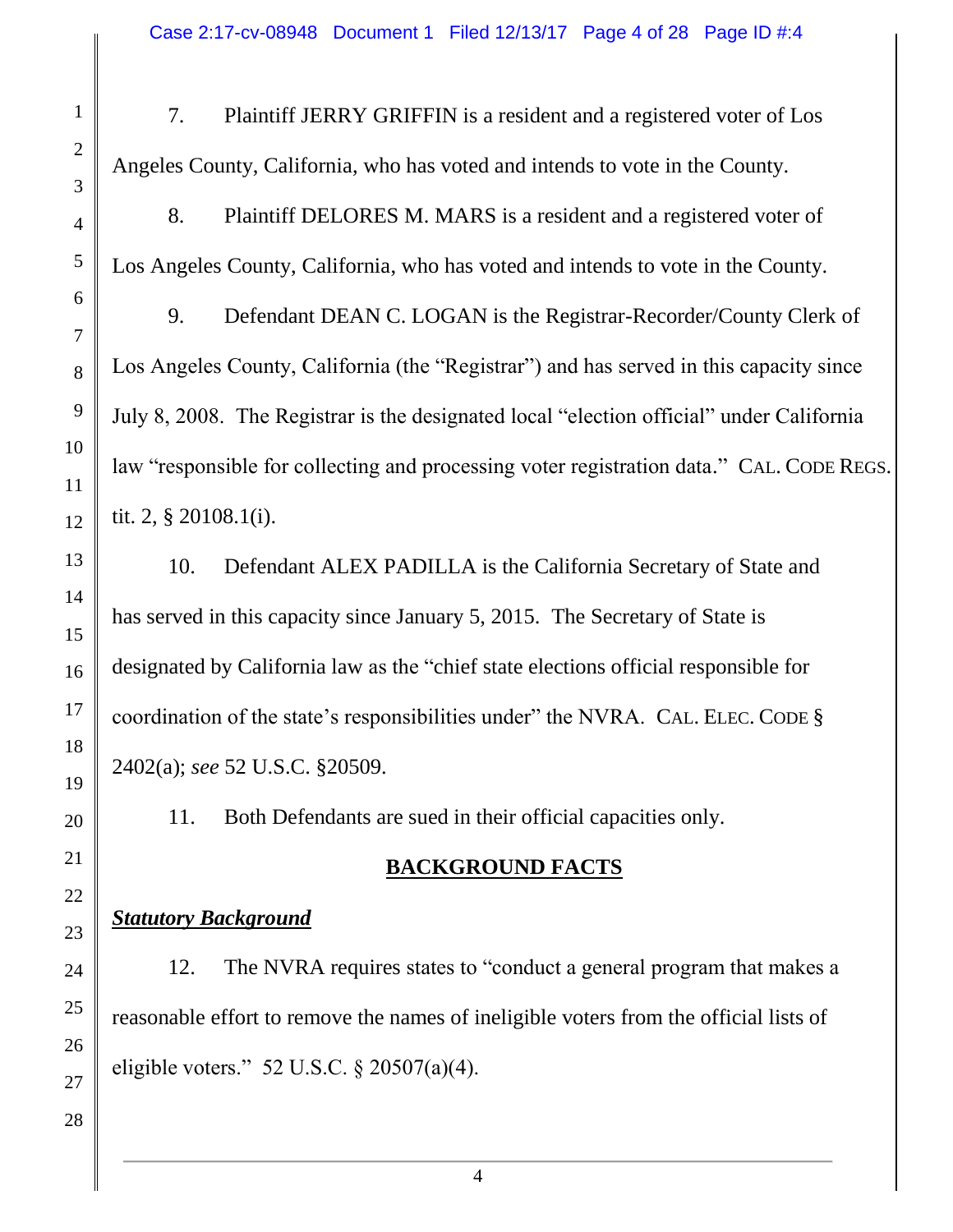13. Section 8(i) of the NVRA requires that each state " shall maintain for at least 2 years and shall make available for public inspection and . . . photocopying at a reasonable cost, all records concerning the implementation of programs and activities conducted for the purpose of ensuring the accuracy and currency of official lists of eligible voters." 52 U.S.C. § 20507(i).

14. Under federal law, a voter becomes "ineligible," and the voter's name is subject to removal from a jurisdiction's voter rolls, when the voter moves out of the jurisdiction; specifically asks to be removed from the rolls; dies; is disqualified from voting under state law because of a criminal conviction or mental incapacity; or when an erroneous registration record is corrected, as when a registrant has registered in the wrong jurisdiction or is a noncitizen. 52 U.S.C. § 20507(a)(3), (4)(A), 4(B), (c)(2)(B)(ii).

15. The NVRA provides that the registration of a voter who is believed to have moved out of a jurisdiction is only subject to removal from the voter rolls if (1) the voter confirms this move in writing, or (2) the voter fails to respond to an address confirmation notice, and then fails to vote during a statutory waiting period extending from the date of the notice through the next two general federal elections. 52 U.S.C. § 20507(d)(2)(B).

16. California law provides that an "inactive voter" is a voter for whom a county has received a returned confirmation residency mailing without a forwarding address in the same county, or a voter who has been identified by the United States Postal Service's National Change of Address database as having moved outside the county. CAL. CODE REGS. tit. 2, § 20108(l).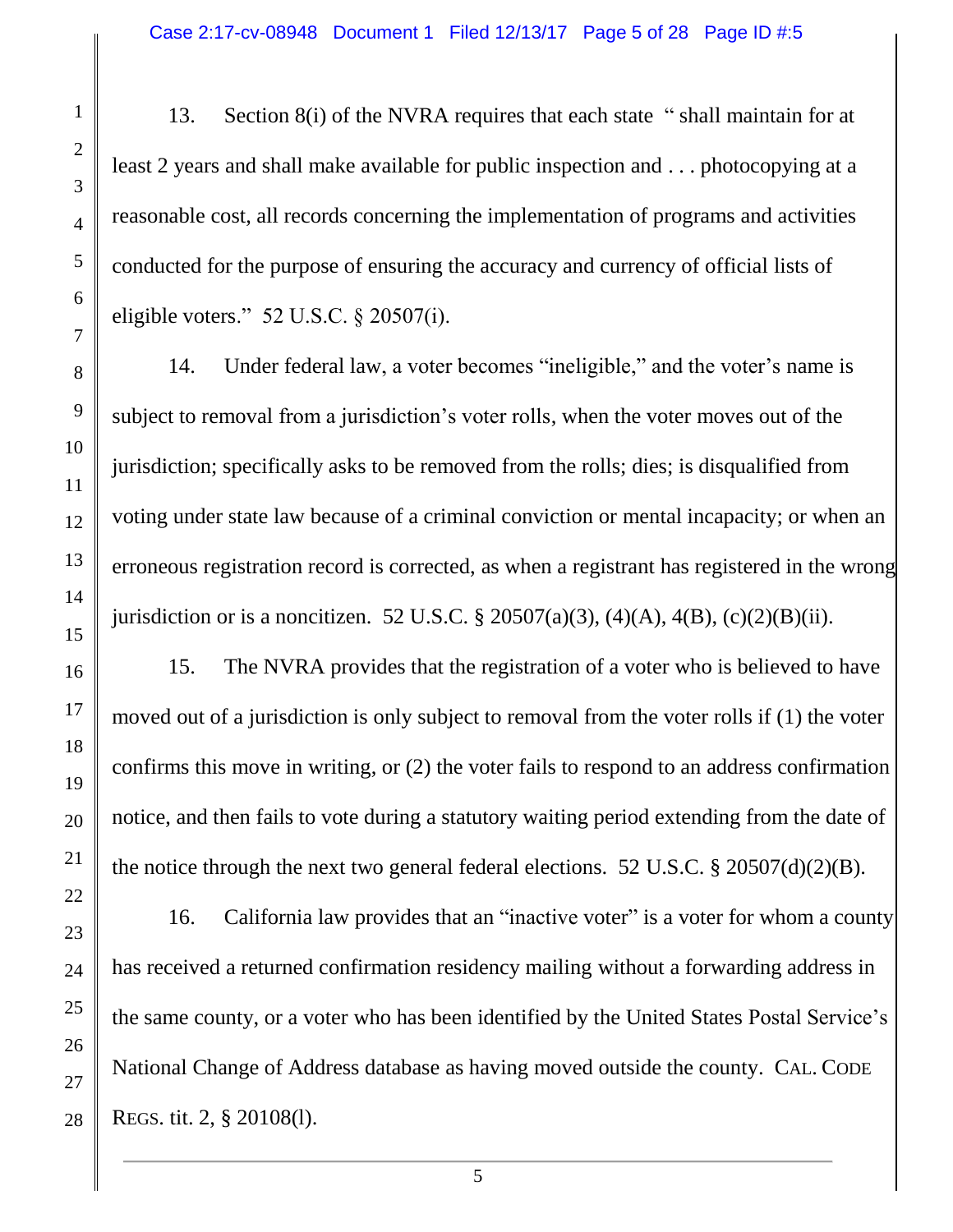Case 2:17-cv-08948 Document 1 Filed 12/13/17 Page 6 of 28 Page ID #:6

17. Under both the NVRA and California law, voters whose registrations are designated as "inactive" may still vote on election day. 52 U.S.C. § 20507(d)(2)(A); CAL. CODE REGS. tit. 2, § 20108(l).

18. Because voters with inactive registrations may still vote on election day, inactive registrations must be counted as part of a county's voter registration list.

#### *Los Angeles County's Excessive Registration Rate*

19. In June of each odd-numbered year, the U.S. Election Assistance Commission ("EAC") is required by law to release a report regarding state voter registration practices. 52 U.S.C. § 20508(a)(3).

20. States are required by federal regulations to provide various kinds of registration data to the EAC for use in this biennial report. This data must include "the total number of registered voters statewide, including both 'active' and 'inactive' voters if such a distinction is made by the state," for the last two general federal elections. 11 C.F.R. § 9428.7(b)(1), (2).

21. In June 2017, the EAC published its most recent report as well as datasets containing voter registration statistics based on information provided by the states. This report and these datasets are available at https://www.eac.gov/research-and-data/electionadministration-voting-survey/.

22. Judicial Watch analyzed the data provided by the EAC in June 2017 and compared it to the most recent census data to determine the adult citizen registration rates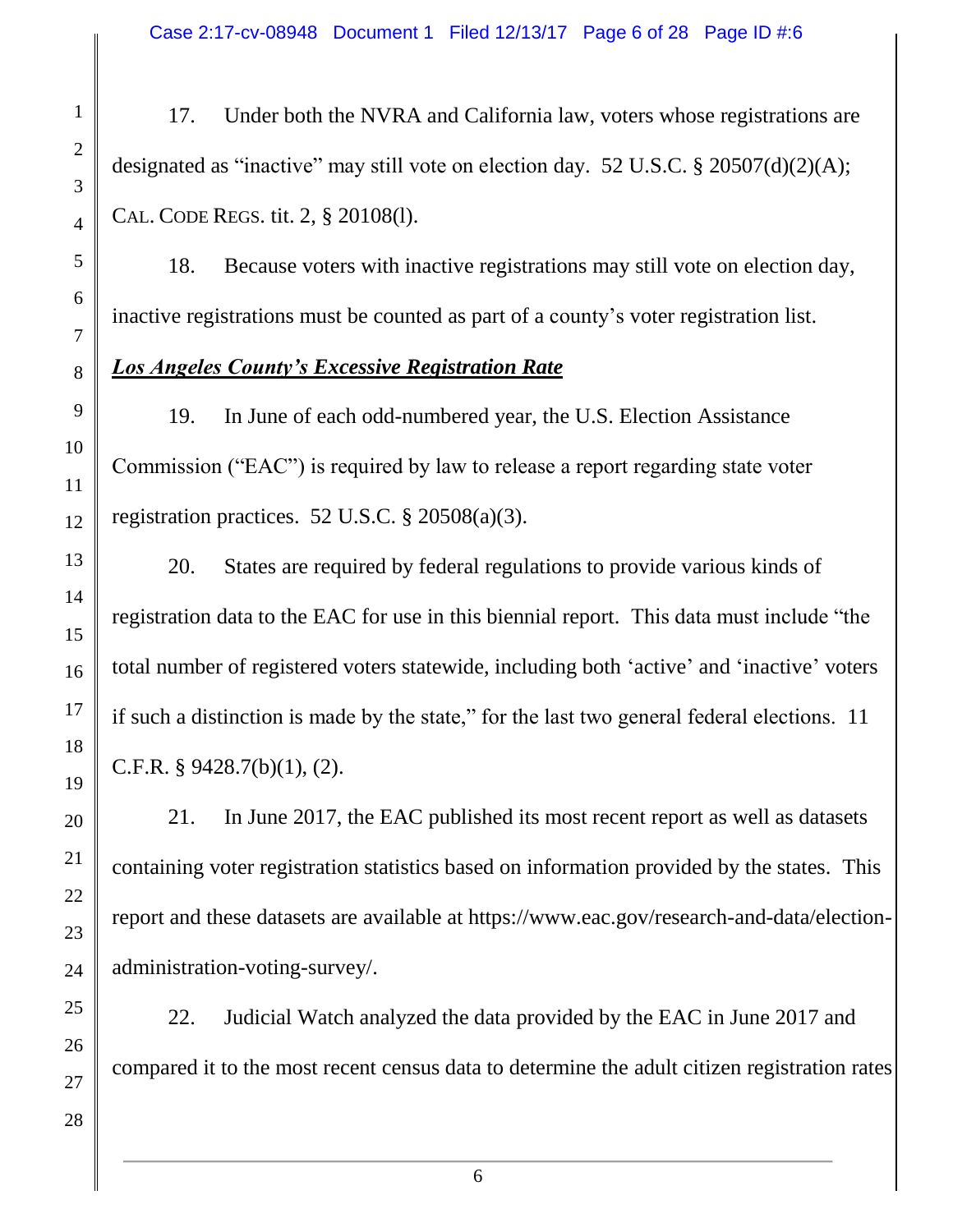for United States counties. Judicial Watch was able to do this for 2,958 of the approximately 3,100 counties or county equivalents in the United States.

23. Whenever a jurisdiction has more voter registrations than resident citizens over the age of 18, meaning that its registration rate, including active and inactive registrations, is greater than 100%, it is a strong indication that that jurisdiction is not taking the steps required by law to cancel the registrations of ineligible registrants.

24. Approximately 15% of the United States counties for which data is available from the EAC and the Census Bureau have adult citizen registration rates – including active and inactive registrations – exceeding 100%.

25. Eleven of California's 58 counties have registration rates exceeding 100% of the age-eligible citizenry.

26. Los Angeles County has more voter registrations on its voter rolls than it has citizens who are old enough to register. Specifically, according to data provided to and published by the EAC, Los Angeles County has a registration rate of 112% of its adult citizen population.

27. The entire State of California has a registration rate of about 101% of its age-eligible citizenry.

28. The high registration rates in Los Angeles County and in and throughout the State of California indicate that Defendants have failed to conduct a general program that makes a reasonable effort to cancel the registrations of ineligible registrants.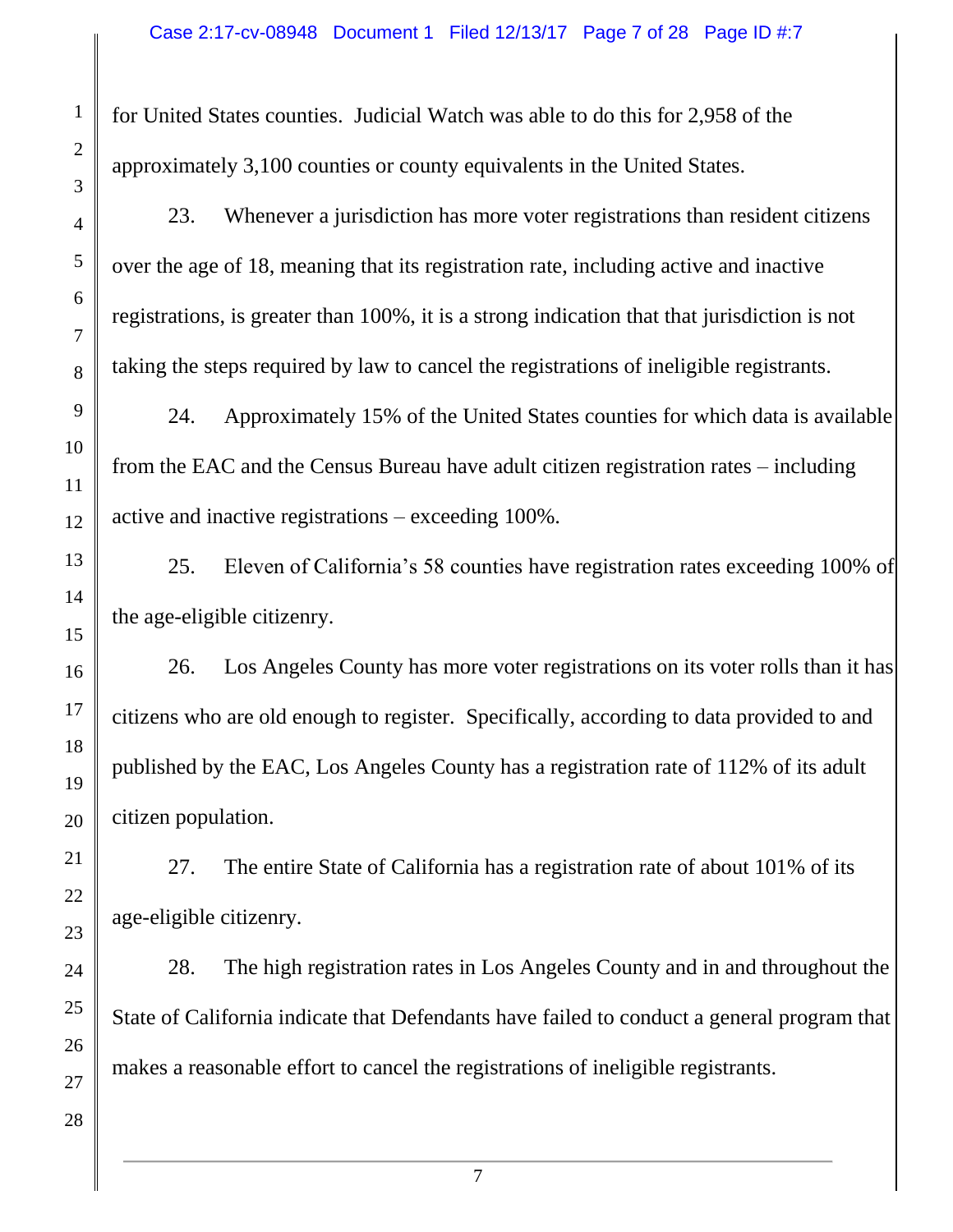### *Los Angeles County's Excessive Number of Inactive Registrations*

29. Removing registrations that have been in an inactive status for more than two general federal elections is a necessary part of any effort to comply with the NVRA's mandate to conduct a general program that makes a reasonable effort to remove the registrations of ineligible registrants.

30. Having a high number of inactive registrations is a strong indication that a state or jurisdiction is not removing inactive registrations after two general federal elections.

31. Inactive registrations which may be voted by mail or in person on election day are particularly vulnerable to fraudulent abuse by a third party, because a voter who has moved to a different state is unlikely to monitor the use of or communications concerning an old registration.

32. Inactive registrations are also inherently vulnerable to abuse by voters who plan to fraudulently double-vote in two different jurisdictions on the same election day.

33. About 21% of all of California's voter registrations, or more than one in five, are designated as inactive.

34. California has the highest rate of inactive registrations of any state in the country.

35. According to data provided to and published by the EAC, Los Angeles County has a reported 1,515,330 inactive registrations.

1

2

3

4

5

6

7

8

9

10

11

12

13

14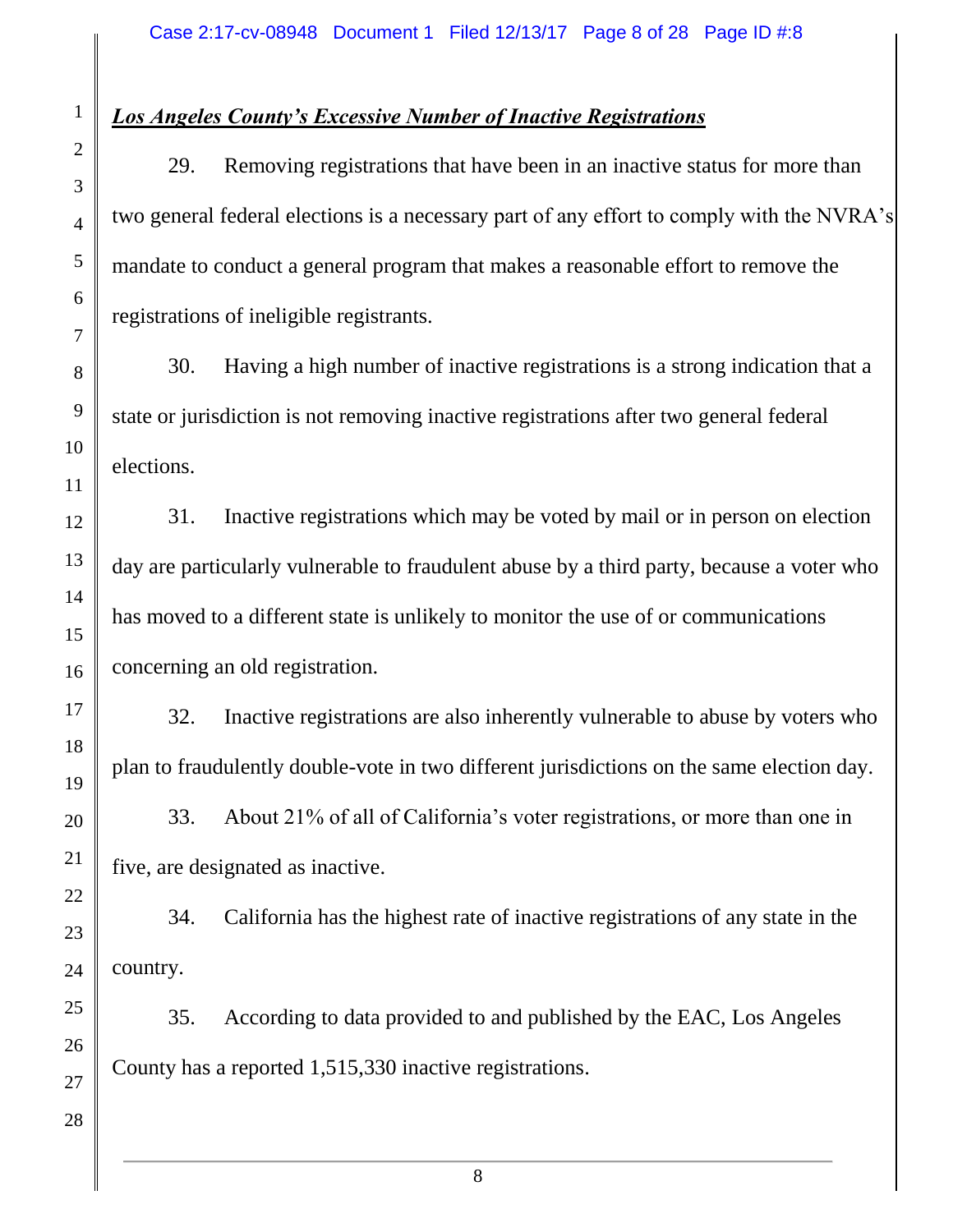36. Los Angeles County has the highest number of inactive registrations of any single county in the country.

37. On information and belief, a significant number of Los Angeles County's inactive registrations have been inactive for a period of time extending years beyond the most recent two general federal elections.

38. Los Angeles County's high total number of inactive registrations indicates that Defendants have failed to conduct a general program that makes a reasonable effort to cancel the registrations of ineligible registrants.

## *The Higher Registration Numbers Reported Directly to Judicial Watch*

39. On June 15, 2017, Judicial Watch made a telephone call to the Los Angeles County Office of the Registrar-Recorder/County Clerk to determine whether the website listing of "total registration" included both active and inactive registrants. An employee at the Los Angeles County Registrar-Recorder's office told Judicial Watch during that call that the published number displayed only active registrants and that total inactive registrants were not publicly available. When asked how many total active and total inactive registrations were in Los Angeles County as of June 15, 2017, the employee told Judicial Watch that there were currently 5,238,465 active registrations, and 3,475,328 inactive registrations, which is more than twice the 1,515,330 inactive registrations previously reported to the EAC.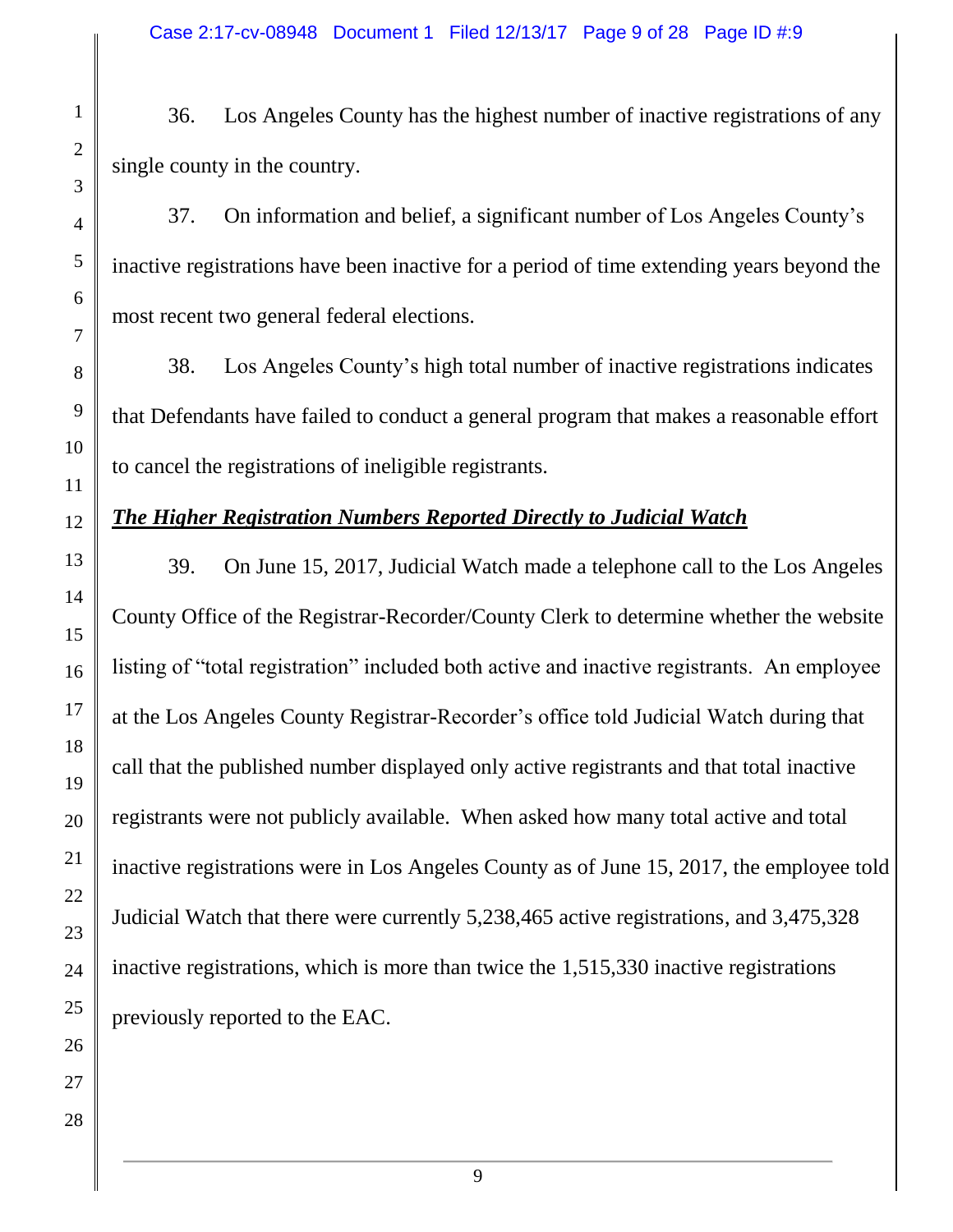40. A total of 3,475,328 inactive registrations means that Los Angeles County's adult citizen registration rate is about 144%, which is one of the ten highest registrations rates among the thousands of counties in the United States.

41. That number of inactive registrations in Los Angeles County raises the statewide percentage of inactive registrations in California to almost 27%, not 21% as reported by the EAC.

42. That number of inactive registrations means that 40% of Los Angeles County's registrations are inactive.

43. On November 16, 2017, Plaintiff Judicial Watch sent a request under the California Public Records Act (CPRA), CAL. GOV'T CODE § 6250 *et seq.*, on behalf of Plaintiff Delores M. Mars to the office of the Los Angeles County Registrar-Recorder/County Clerk seeking "[a]ll public records dated or created after April 10, 2017, that concern, refer to, state, estimate, or predict the number of inactive registrations on the voter rolls in Los Angeles County."

44. On November 28, 2017, a representative of Defendant Logan responded that "there are no responsive documents available."

45. On November 29, 2017, Plaintiff Judicial Watch sent a second request under the CPRA on behalf of Plaintiff Delores M. Mars to the office of the Los Angeles County Registrar-Recorder/County Clerk seeking "[a]ll public records dated or created between January 1, 2016 and April 10, 2017, that concern, refer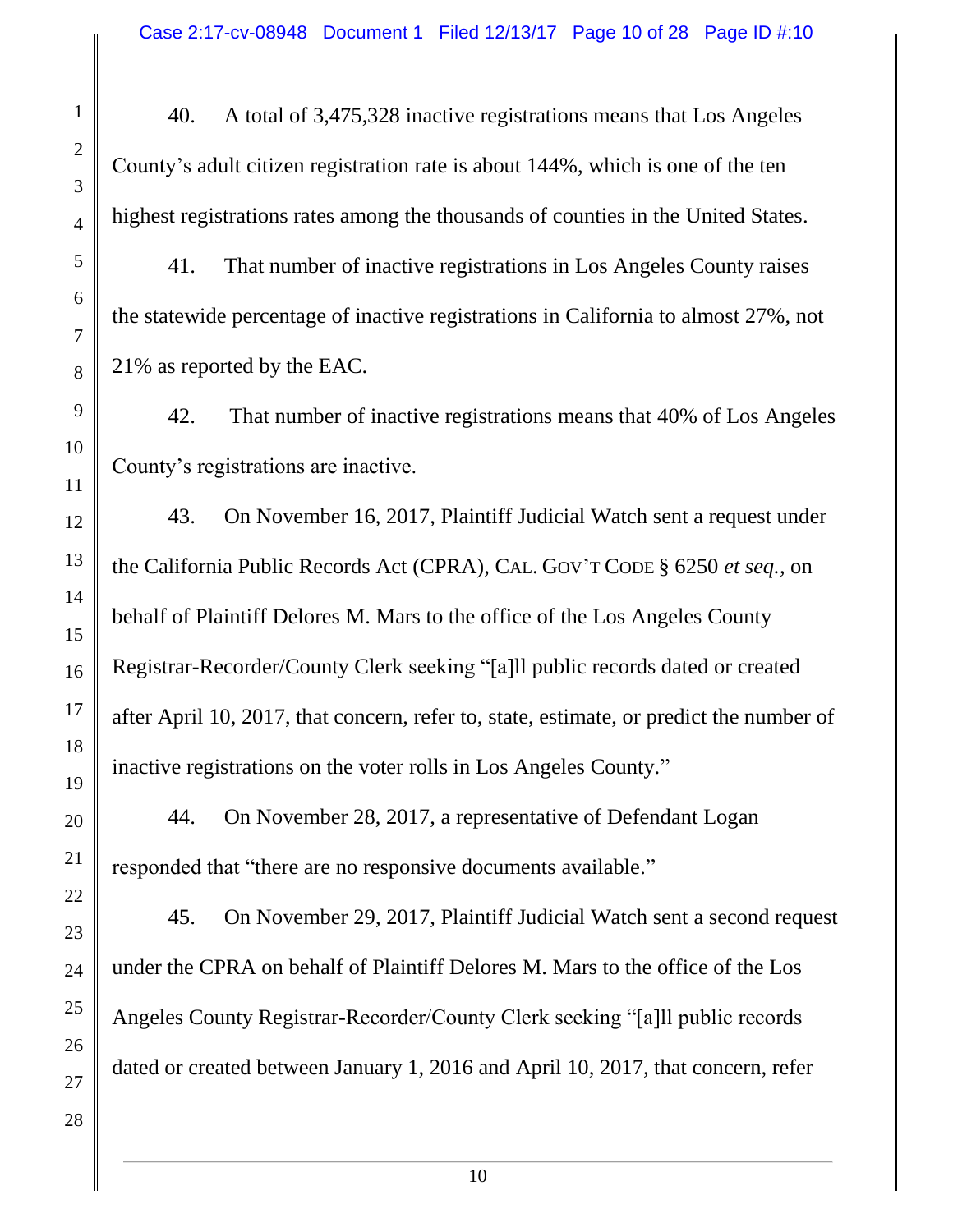to, state, estimate, or predict the number of inactive registrations on the voter rolls in Los Angeles County."

46. On December 11, 2017, a representative of Defendant Logan responded to this second request that "there are no responsive documents available."

47. On information and belief, the data Judicial Watch received from the Los Angeles County Registrar-Recorder's office in June 2017 accurately reflects the true number of inactive registrations in Los Angeles County.

# *Defendants Are Violating the NVRA by Refusing to Cancel Old, Inactive Registrations*

48. California law provides that the "voter registration of any voter whose name has been placed on the inactive file ... for failure to respond to an address verification mailing . . . who does not vote or offer to vote" for "two federal general elections . . . *may* be canceled." CAL. ELEC. CODE §2226 (emphasis added).

49. The "California NVRA Manual," updated August 2015 and issued by Defendant Padilla, which is available on the Secretary of State's website, states that the registration of a voter who does not return an address confirmation notice "may be cancelled," adding that "California law makes removal in this instance permissive rather than mandatory."

50. In or about August 2017, Defendant Logan told a reporter for the Sacramento Bee that inactive registrations were being maintained on the voter rolls as a "fail-safe" for voters who may have moved but were eligible to vote.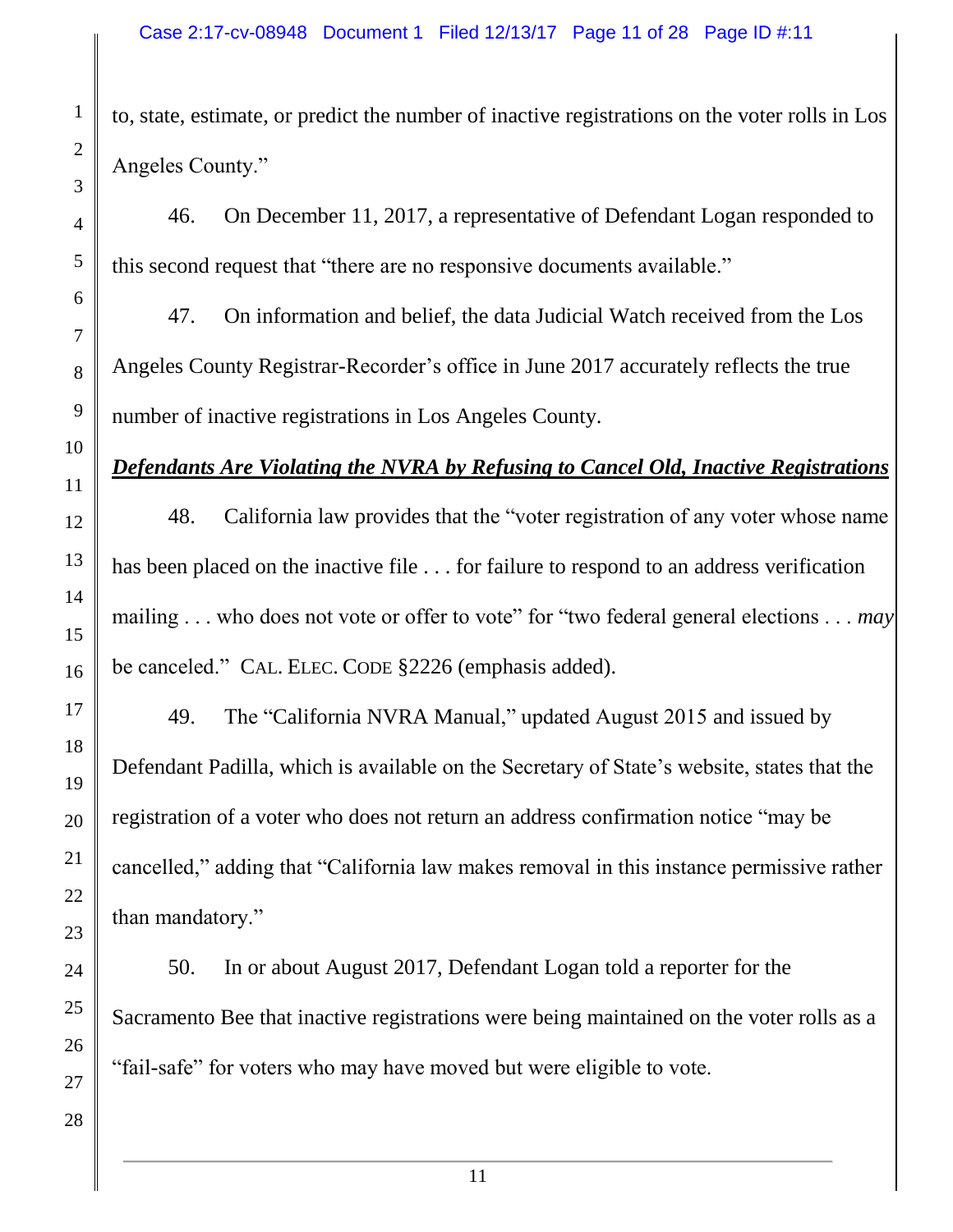51. California reported to the EAC that Los Angeles County removed *zero* registrations between November 2014 and November 2016 for "[f]ailure to respond to notice sent and failure to vote in the two most recent Federal elections."

52. The plain terms of the NVRA and related statutes require the removal of a registration where a voter fails to respond to an address confirmation notice and then does not vote in two general federal elections.

53. The NVRA contains extensive provisions regarding the sending of address confirmation notices and the processing and removal of registrations where voters do not respond to such notices or vote during the statutory waiting period. 52 U.S.C. § 20507(d). Simply refusing to cancel the registrations of voters who failed to respond to a confirmation notice and to vote during the prescribed waiting period, as Los Angeles County is doing, renders the NVRA's provisions regarding address confirmation notices superfluous and meaningless.

54. As a practical matter, given that Los Angeles County has the highest number of inactive registrations of any county in the country, the registrations of those placed on the inactive list for two general federal elections after failing to respond to address confirmation notices must be removed to comply with the NVRA's mandate to conduct a general program that makes a reasonable effort to remove the registrations of ineligible registrants.

55. Los Angeles County's practice of refusing to cancel the registrations of ineligible registrants, and any California law or guidance sanctioning that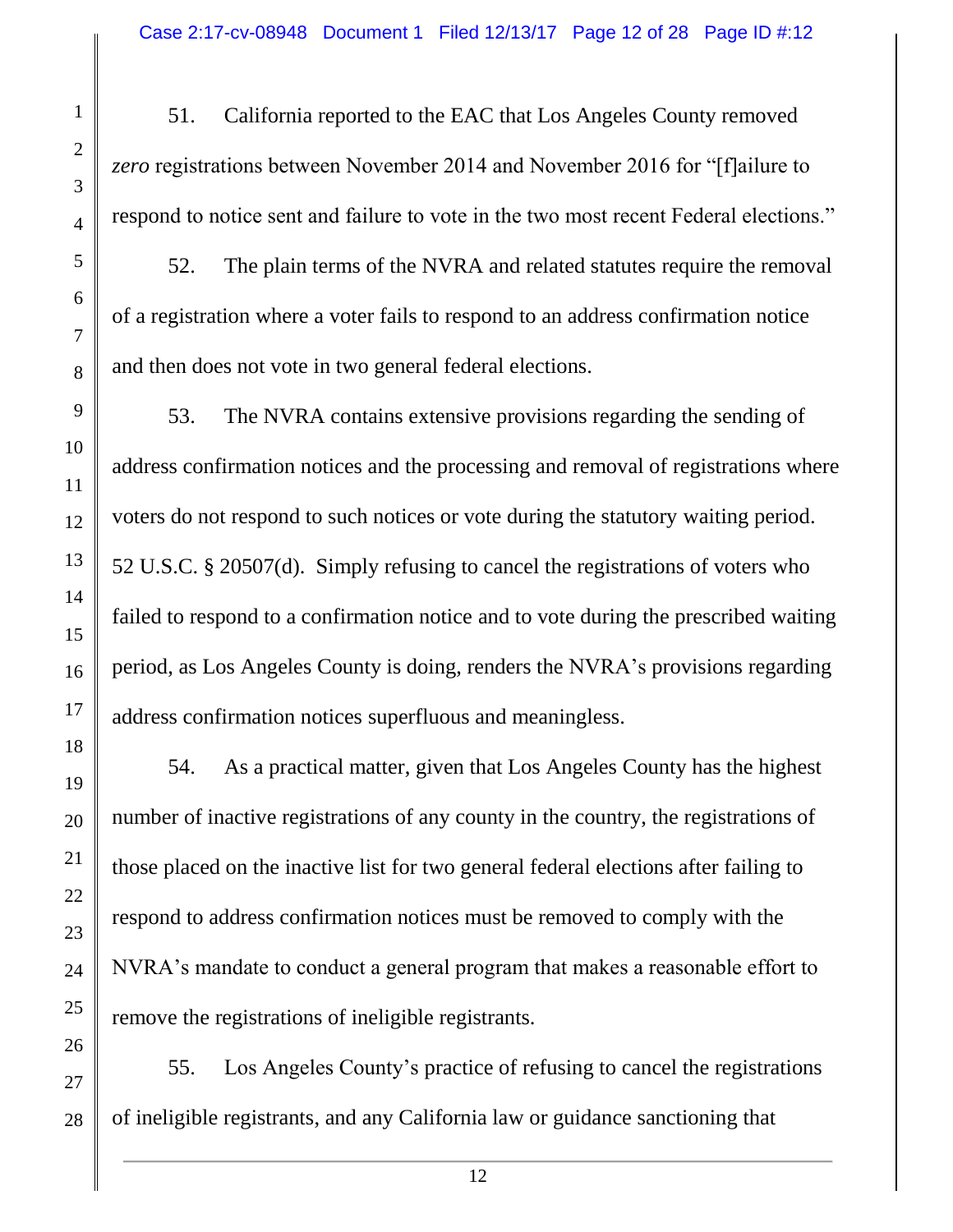practice, conflict with the NVRA, are superseded and preempted by it, and are invalid and unenforceable as a matter of federal preemption law.

56. Los Angeles County's practice of refusing to cancel the registrations of ineligible registrants violates the NVRA.

# *Defendants Are Violating the NVRA by Failing to Send Enough Address Confirmation Notices*

57. California reported to the EAC that Los Angeles County sent 187,329 address confirmation notices during the period from November 2014 to November 2016. This is about 93,664 confirmation notices each year.

58. California reported to the EAC that Los Angeles County has about 5,238,894 active registrations. This means that about 2% of those holding active registrations in Los Angeles County receive a confirmation notice each year.

59. The Census Bureau reports that about 13% of the residents of Los Angeles County move each year.

60. Los Angeles County is sending so few address confirmation notices relative to the size of its registration list that it is failing to conduct a general program that makes a reasonable effort to remove the registrations of ineligible registrants.

61. Los Angeles County's failure to send enough confirmation notices to allow it to conduct proper list maintenance violates the NVRA.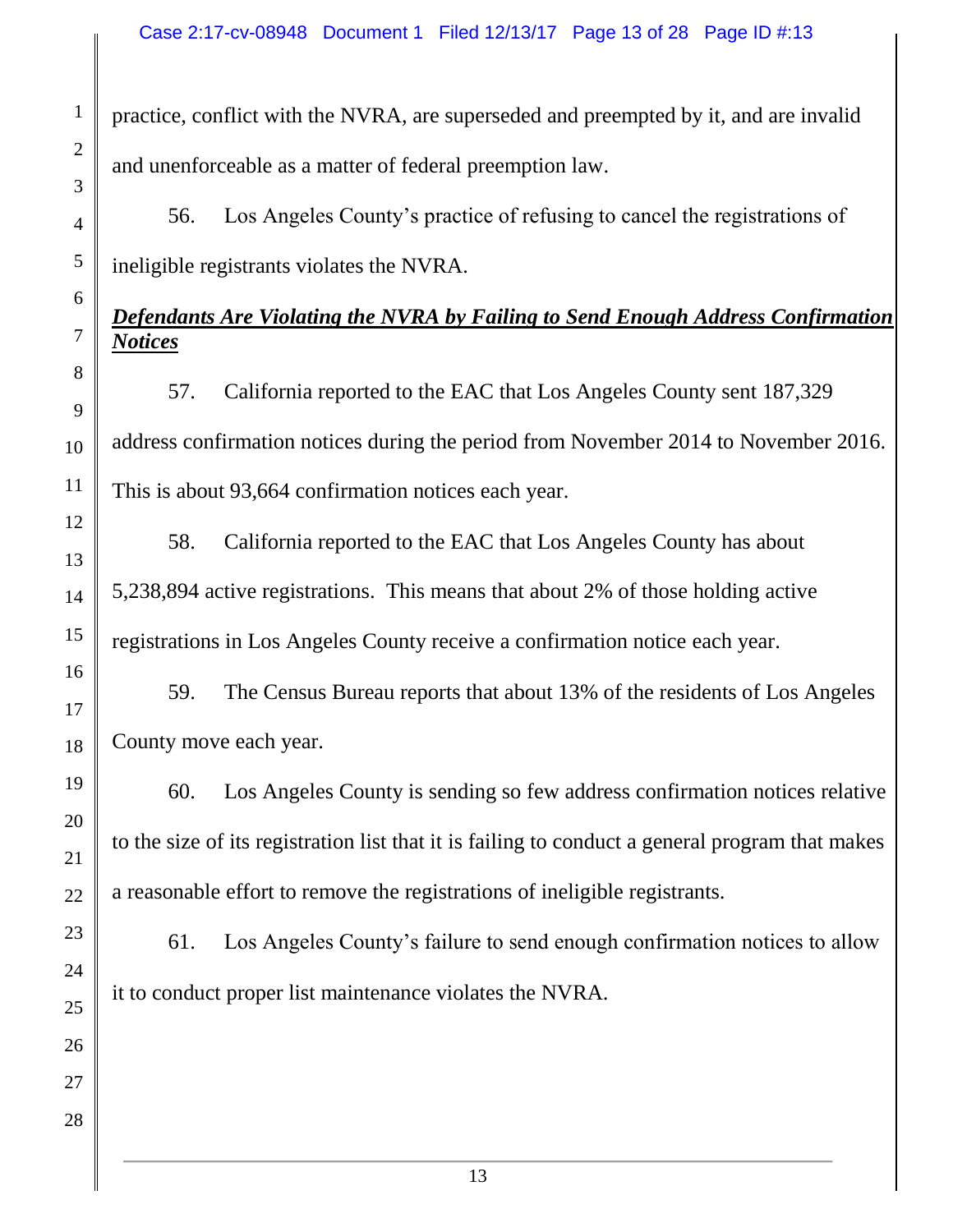### *Defendants Are Violating the NVRA in a Number of Ways Identified by the Los Angeles County Auditor-Controller*

62. In May 2016, a local media outlet reported that 265 deceased voters, 215 of them from Los Angeles County, had voted in California elections. Thirty-two had voted in eight elections each. The reporter found that 212 of these voters were still registered and eligible to vote in the 2016 primaries. David Goldstein, *CBS2 Investigation Uncovers Votes Being Cast from Grave Year After Year*, CBS LOS ANGELES, May 23, 2016, http://losangeles.cbslocal.com/2016/05/23/cbs2-investigation-uncovers-votesbeing-cast-from-grave-year-after-year/.

63. On May 24, 2016, in response to this report, the Los Angeles County Board of Supervisors instructed the Los Angeles County Auditor-Controller to report on protocols relating to voter file maintenance.

64. On August 25, 2016, the Auditor-Controller submitted to the Board a follow-up review (the "Review") of previous recommendations regarding a number of topics, including duplicate registrations.

65. Referring to an earlier report from February 2015 regarding duplicate registrations, the Review noted that six of ten prior recommendations had been only partially implemented, including recommendations relating to employee training.

66. The Review noted that there was an ongoing issue with the submission of new registrations that did not contain a birthdate, and that that information was crucial to any effort to identify duplicate registrations. The Review further noted that a test of 15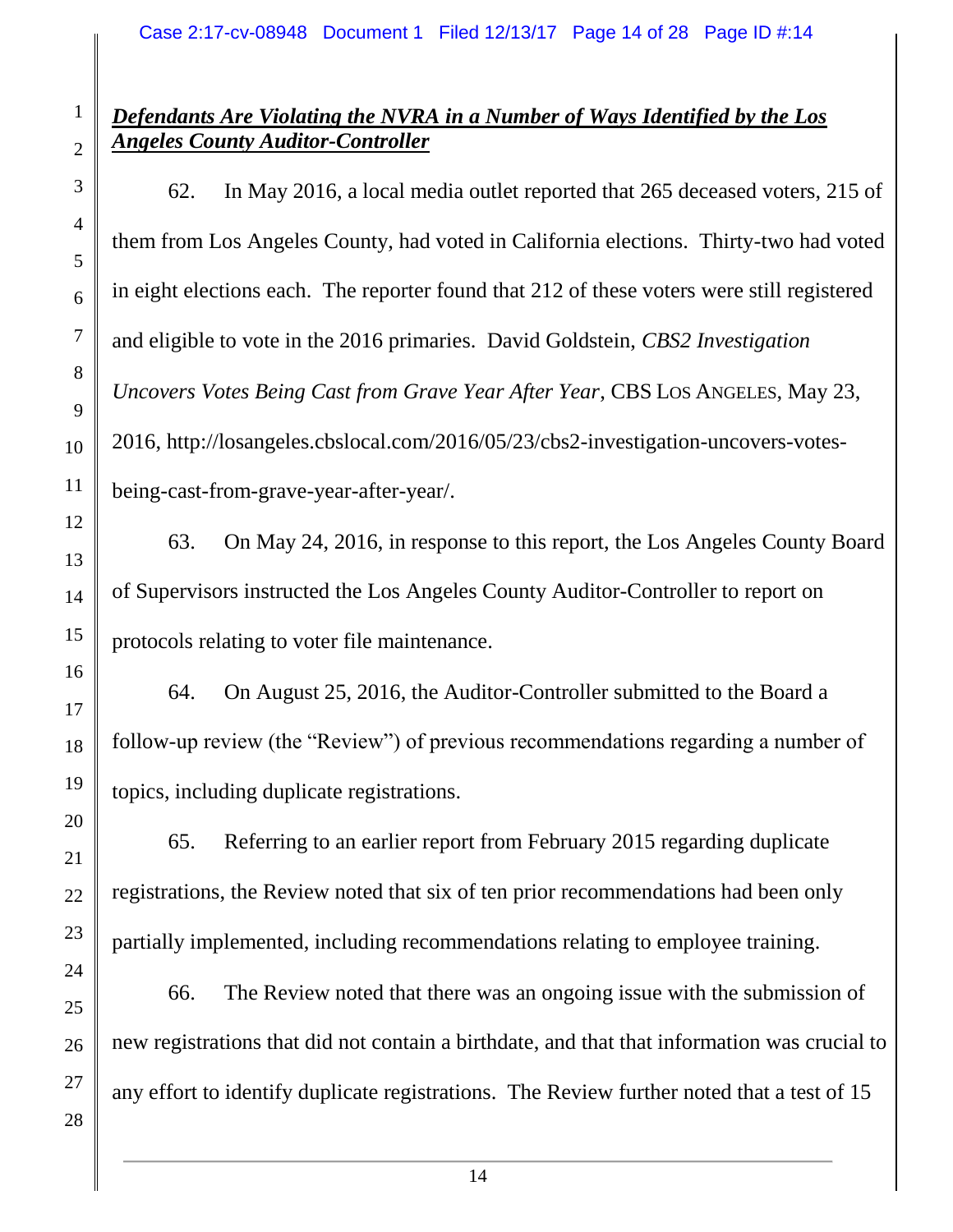registrations without a birthdate showed that four (27%) "appear to be duplicate registrations based on their signed voter affidavits."

67. The Review suggested that the Registrar should more accurately ensure that voting privileges are timely suspended in the Data Information Management System for individuals ineligible to vote. The Review noted that updates to voter registrations concerning those deemed ineligible to vote on account of felony convictions, mental incompetence, or duplicate registrations were frequently made only after a considerable lapse of time, and that the State's computer system was limited in its ability to produce exception reports and audit trails. The Review noted that the Auditor-Controller's recommendations on these issues were only "partially implemented."

68. On information and belief, Los Angeles County is failing to properly conduct the list maintenance required by the NVRA by failing to properly train employees, failing to require and enter registrants' birthdates, and failing to timely process reports that registrants have died, have committed disqualifying felonies, are mentally incompetent, or have registered twice.

# *Plaintiffs' Statutory Notice Letters to Defendants*

69. On August 1, 2017, Judicial Watch sent a letter by email and by certified mail to Defendants Padilla and Logan, along with election officials in ten other California counties (the "First Notice Letter"), on behalf of itself, EIPC, and 21 individuals, including all of the individual plaintiffs in this action.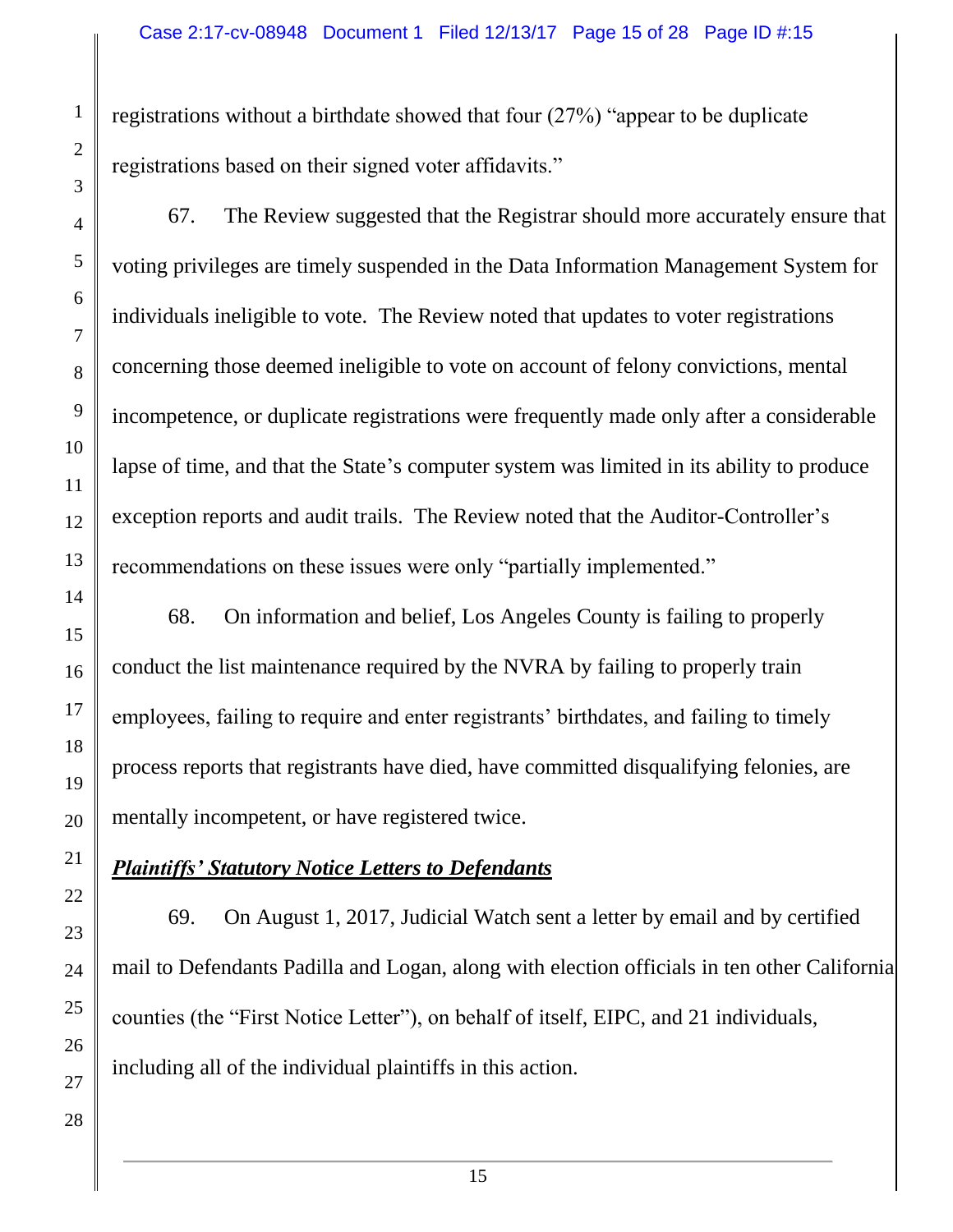| $\mathbf{1}$                   | 70.<br>The First Notice Letter observed that there were more registered voters than                                                                                                                                                                                                                                                                                                                       |  |  |  |  |
|--------------------------------|-----------------------------------------------------------------------------------------------------------------------------------------------------------------------------------------------------------------------------------------------------------------------------------------------------------------------------------------------------------------------------------------------------------|--|--|--|--|
| $\overline{c}$<br>3            | citizens of voting age in each of the identified counties, including Los Angeles County.                                                                                                                                                                                                                                                                                                                  |  |  |  |  |
| 4                              | 71.<br>The First Notice Letter stated that "these kinds of registration rates"                                                                                                                                                                                                                                                                                                                            |  |  |  |  |
| 5                              | indicate a failure to comply with the voter list maintenance requirements of the                                                                                                                                                                                                                                                                                                                          |  |  |  |  |
| 6<br>7                         | NVRA," and asked Defendant Padilla "and, to the extent that they wish to respond                                                                                                                                                                                                                                                                                                                          |  |  |  |  |
| 8                              | separately, each county identified in this letter, to please respond to this letter in                                                                                                                                                                                                                                                                                                                    |  |  |  |  |
| 9                              | writing no later than 30 days from today informing us" of the steps being taken to                                                                                                                                                                                                                                                                                                                        |  |  |  |  |
| $\overline{0}$<br>$\mathbf{1}$ | come into compliance with the NVRA.                                                                                                                                                                                                                                                                                                                                                                       |  |  |  |  |
| $\overline{c}$                 | Citing Section 8(i) of the NVRA, 52 U.S.C. § 20507(i), the First<br>72.                                                                                                                                                                                                                                                                                                                                   |  |  |  |  |
| 3                              | Notice Letter also requested that:                                                                                                                                                                                                                                                                                                                                                                        |  |  |  |  |
| 4<br>5<br>6<br>7<br>8          | your [Defendant Padilla's] office and, to the extent that they keep<br>records separately from your office, each county named in this letter,<br>[] make available to us all pertinent records concerning "the<br>implementation of programs and activities conducted for the purpose<br>of ensuring the accuracy and currency" of California's official eligible<br>voter lists during the past 2 years. |  |  |  |  |
| 9                              | The First Notice Letter added that "[t] hese records should include, but are not limited to"                                                                                                                                                                                                                                                                                                              |  |  |  |  |
| $\overline{0}$<br>$\mathbf{1}$ | six particular subcategories of records described in further detail in the letter. The First                                                                                                                                                                                                                                                                                                              |  |  |  |  |
| $\overline{c}$                 | Notice Letter asked Defendants either to provide records within 14 days or to advise                                                                                                                                                                                                                                                                                                                      |  |  |  |  |
| 3                              | Judicial Watch when they would be made available.                                                                                                                                                                                                                                                                                                                                                         |  |  |  |  |
| 4<br>5                         | 73.<br>To date Defendant Padilla has made no independent response to the                                                                                                                                                                                                                                                                                                                                  |  |  |  |  |
| 6                              | First Notice Letter, except indirectly by way of press statements, comments to                                                                                                                                                                                                                                                                                                                            |  |  |  |  |
| 7<br>8                         | reporters, and tweets.                                                                                                                                                                                                                                                                                                                                                                                    |  |  |  |  |

∥

 $\blacksquare$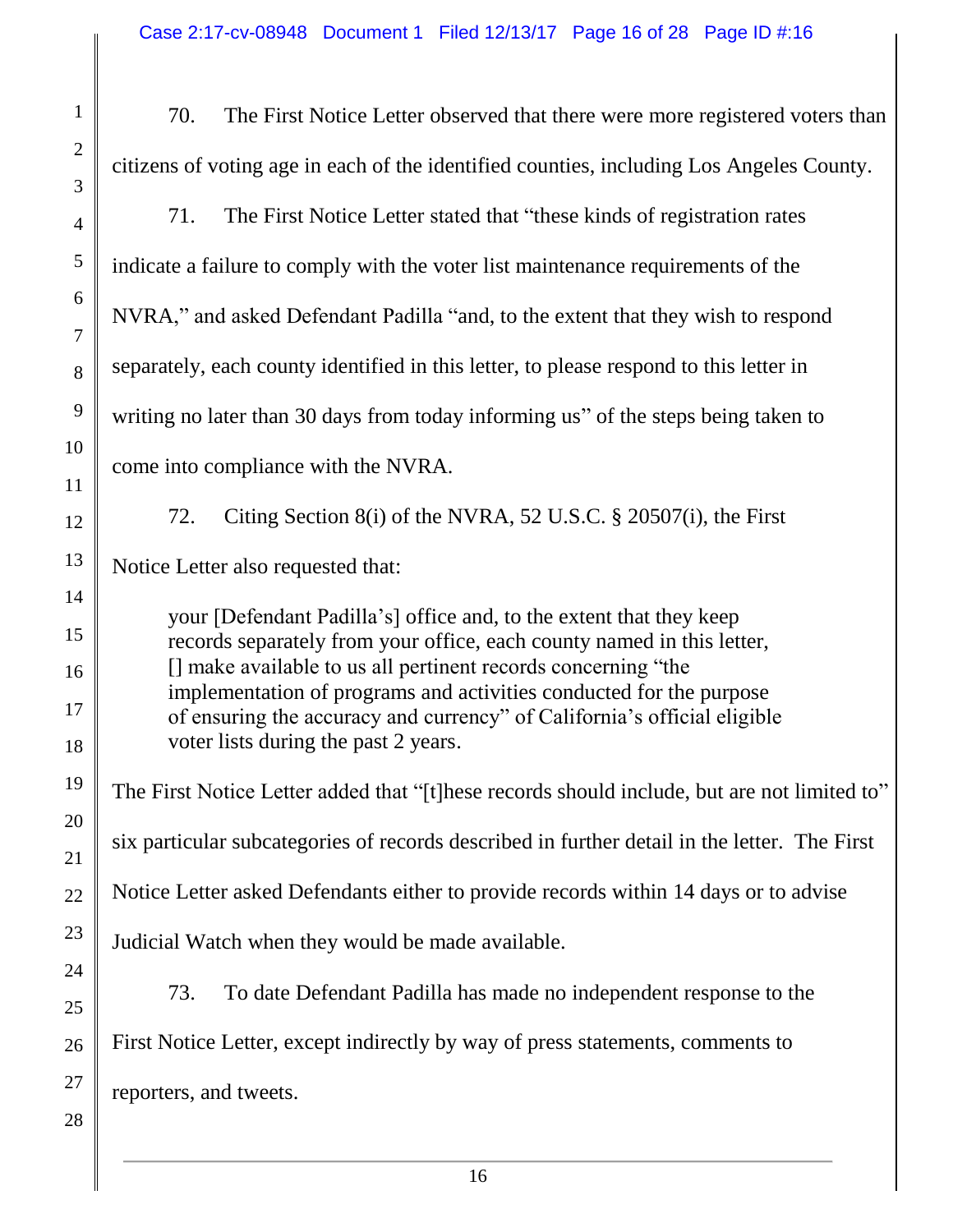74. Defendant Logan responded by letter on August 16, 2017 (the "Response Letter"), which copied Defendant Padilla, although it did not specifically claim to respond for him.

75. The Response Letter briefly suggested that inactive registrations should not be considered, and that without them Los Angeles County's registration rates were at acceptable levels.

76. The Response Letter did not mention any steps that Los Angeles County planned to take to comply with the NVRA. Instead, the Response Letter posed a series of inquiries to Judicial Watch regarding its sources and methods.

77. The Response Letter made no mention of the First Notice Letter's general request for all records from the past two years concerning the implementation of programs and activities designed to ensure the accuracy and currency of the State's voter rolls.

78. Instead, the Response Letter purported to specifically address the six subcategories of record requests contained in the First Notice Letter. Ultimately, the Response Letter refused to make available a single record in response to any of the subcategories of record requests, other than to identify "Advisories to County Election Officials" posted on the Secretary of State's website.

79. On August 31, 2017, Judicial Watch wrote back (the "Second Notice Letter") to both Defendants, objecting to the Response Letter, disputing its assumption that inactive registrations were irrelevant to list maintenance, and pointing out that its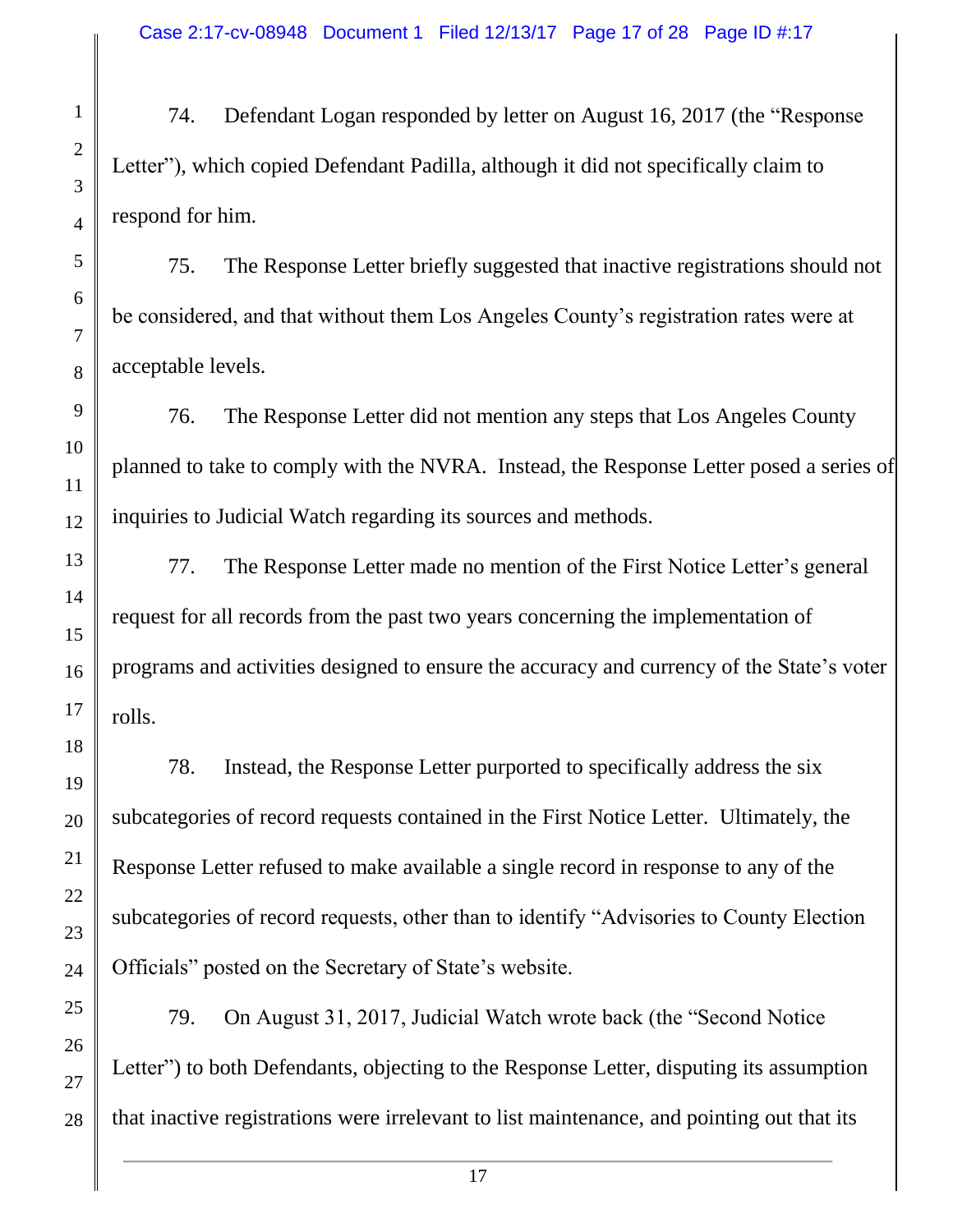claims that there were no responsive records suggested either that Defendants were not conducting list maintenance activities or that there had been no serious effort at a response.

80. The Second Notice Letter notified Defendants that they were in violation of Section 8(i) of the NVRA, 52 U.S.C. § 20507(i).

81. The Second Notice Letter invited a further response on the matters it discussed. To date there has been no further response.

### *Defendants Are Violating the NVRA by Failing to Provide Requested Records*

82. Defendant Padilla made no response to any of the First Notice Letter's requests for records pursuant to Section 8(i) of the NVRA, 52 U.S.C. § 20507(i).

83. In response to the First Notice Letter's request for Los Angeles County's voter registration list, Defendant Logan in the Response Letter refused to provide that list on the grounds that he did not "maintain separate records of the statewide California database," and that disclosure was barred by 52 U.S.C. § 20504(b) and various State laws.

84. The stated reasons are faulty, given that Defendant Logan can access the voter registration database, that 52 U.S.C. § 20504(b) refers to information relating to an applicant's failure to sign a voter registration application, which the First Notice Letter did not seek, and that any California statutes purporting to proscribe the right to obtain access to records described by Section 8(i) are superseded and preempted by federal law.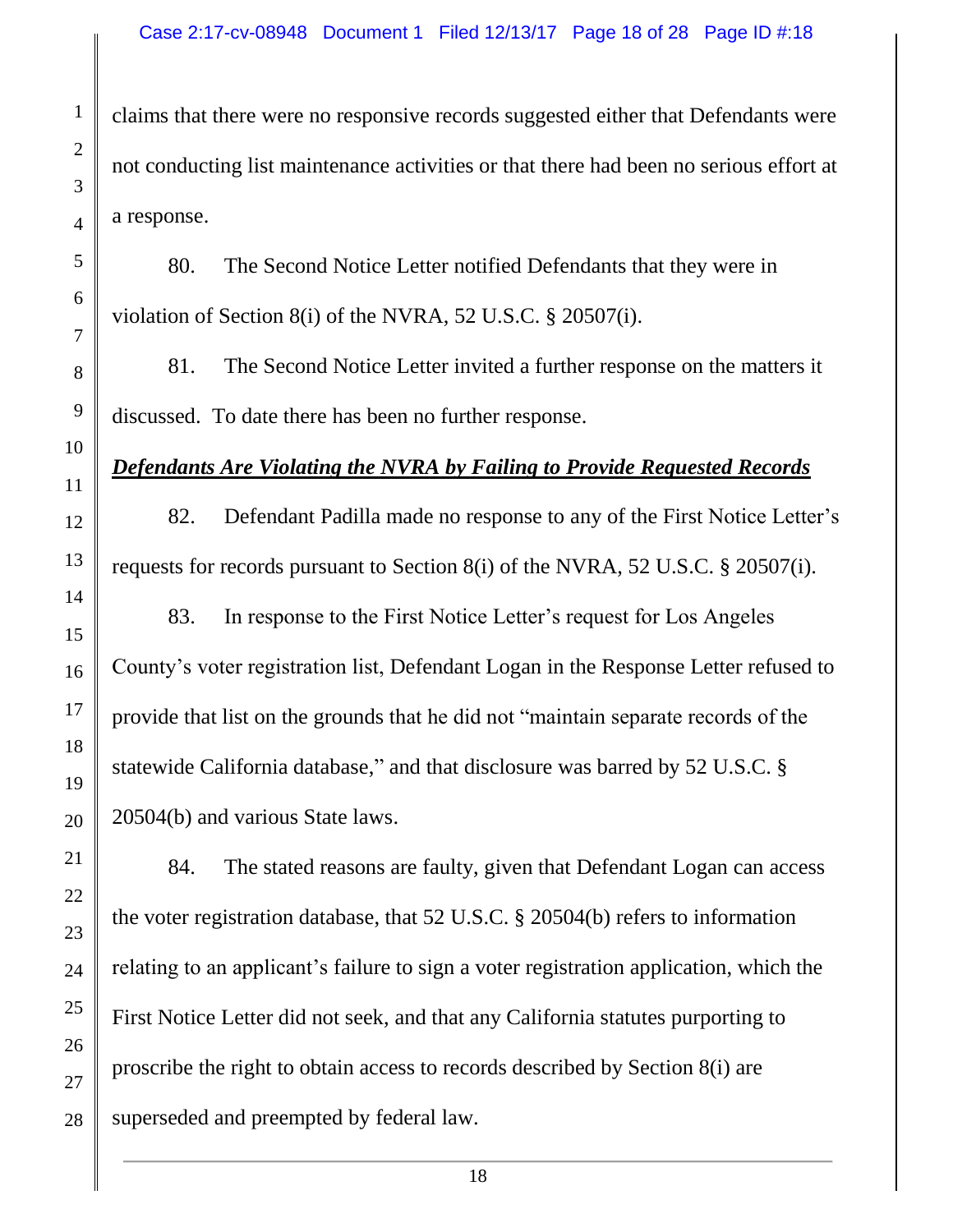85. Defendant Logan contended in the Response Letter that he knows of no other records responsive to any of the other requests in the First Notice Letter (except for advisories posted on the Secretary of State's website). This contention is demonstrably incorrect.

86. The May 24, 2016 correspondence from the Los Angeles County Board of Supervisors to the Los Angeles County Auditor-Controller, and the August 25, 2016 Auditor-Controller's follow-up review, discussed above, and other records they incorporate or refer to, were records concerning activities conducted for the purpose of ensuring the accuracy and currency of California's voter list, and should have been provided in response to the First Notice Letter.

87. California law mandates the creation of many different kinds of records that should have been produced in response to the First Notice Letter's request. *See, e.g.,* 2 CAL. CODE REGS. tit. 2, § 20108.55 (Secretary of State must transmit to counties *notices of potential matches* of persons who have died or been convicted of disqualifying felonies) (emphasis added); CAL. ELEC. CODE § 2205 (local registrar of births and deaths must contact county election officials with a *monthly report*) (emphasis added); CAL. CODE REGS. tit. 2, § 20108.25 (registration records that are missing substantive information are to be returned to the submitting local official along with *a deficiency notice*) (emphasis added); CAL. CODE REGS. tit. 2, § 20108.60 (Secretary of State must check for duplicate registrations and send *notices of duplicates* to county officials) (emphasis added).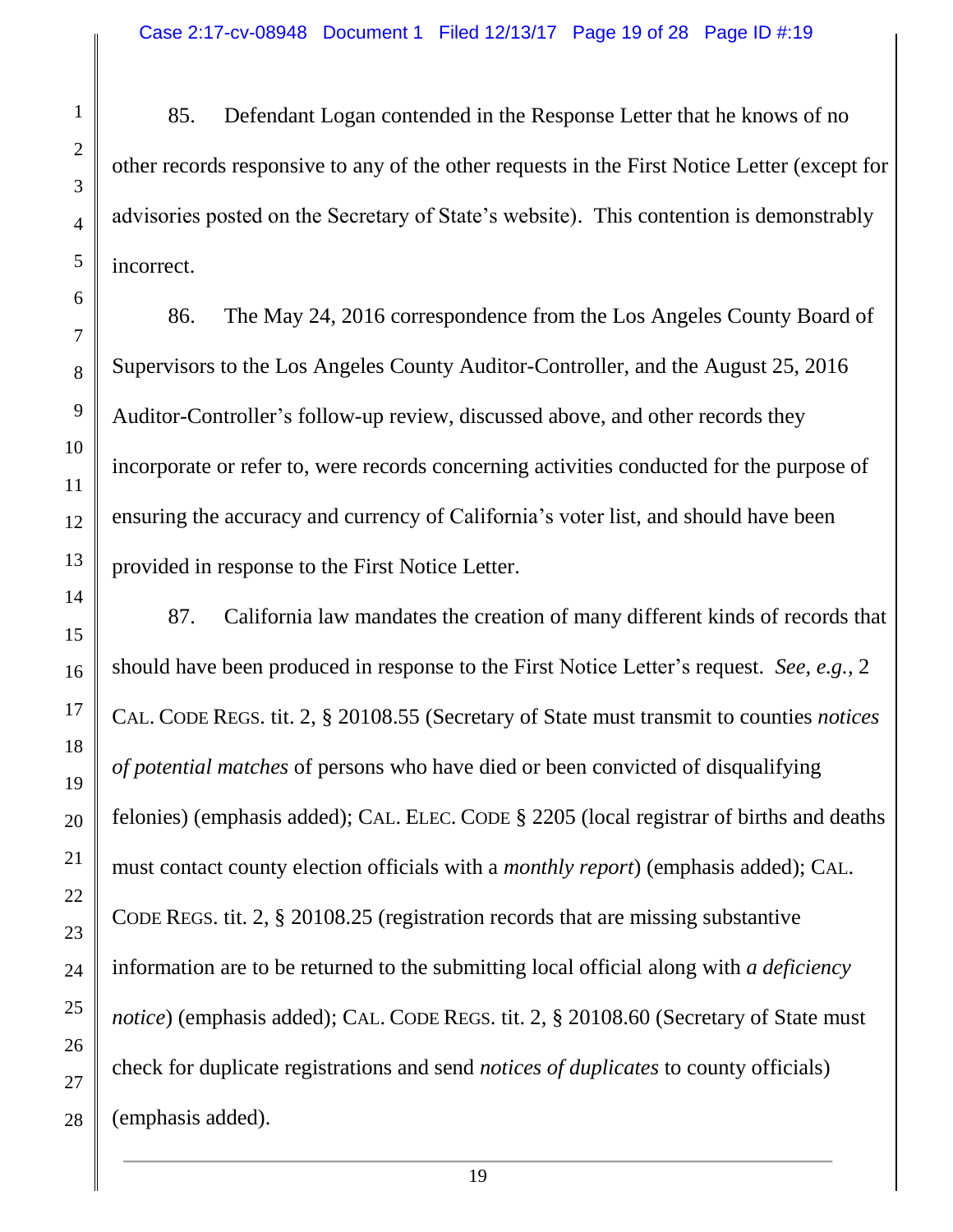88. On information and belief, Los Angeles County, with over 5 million active voters and massive list maintenance responsibilities, and the Secretary of State of California have exchanged emails responsive to the First Notice Letter's request for "all email or other communications between the Secretary's Office and all California County voter registration officials concerning . . . [i]nstructions to the counties concerning their general list maintenance practices and obligations" and "[n]otices to the counties concerning any failure to comply with their voter list maintenance obligations." Such emails should have been produced. 89. On information and belief, Defendants made no effort to search for records responsive to First Notice Letter's requests. 90. Defendant Padilla's failure to make any response to either the general or the six specific requests for records contained in the First Notice Letter violates his obligations under Section 8(i) of the NVRA. 91. Defendant Logan's failure in the Response Letter to answer or acknowledge the First Notice Letter's general request for records as well as his

violate his obligations under Section 8(i) of the NVRA.

inadequate responses to the First Notice Letter's six specific requests for records

*Plaintiffs' Interest in Compliance With the NVRA*

92. As part of its mission to promote transparency, integrity, and accountability in government and fidelity to the rule of law, Plaintiff Judicial Watch regularly requests records from state and local governments pursuant to Section 8(i) of the NVRA. Judicial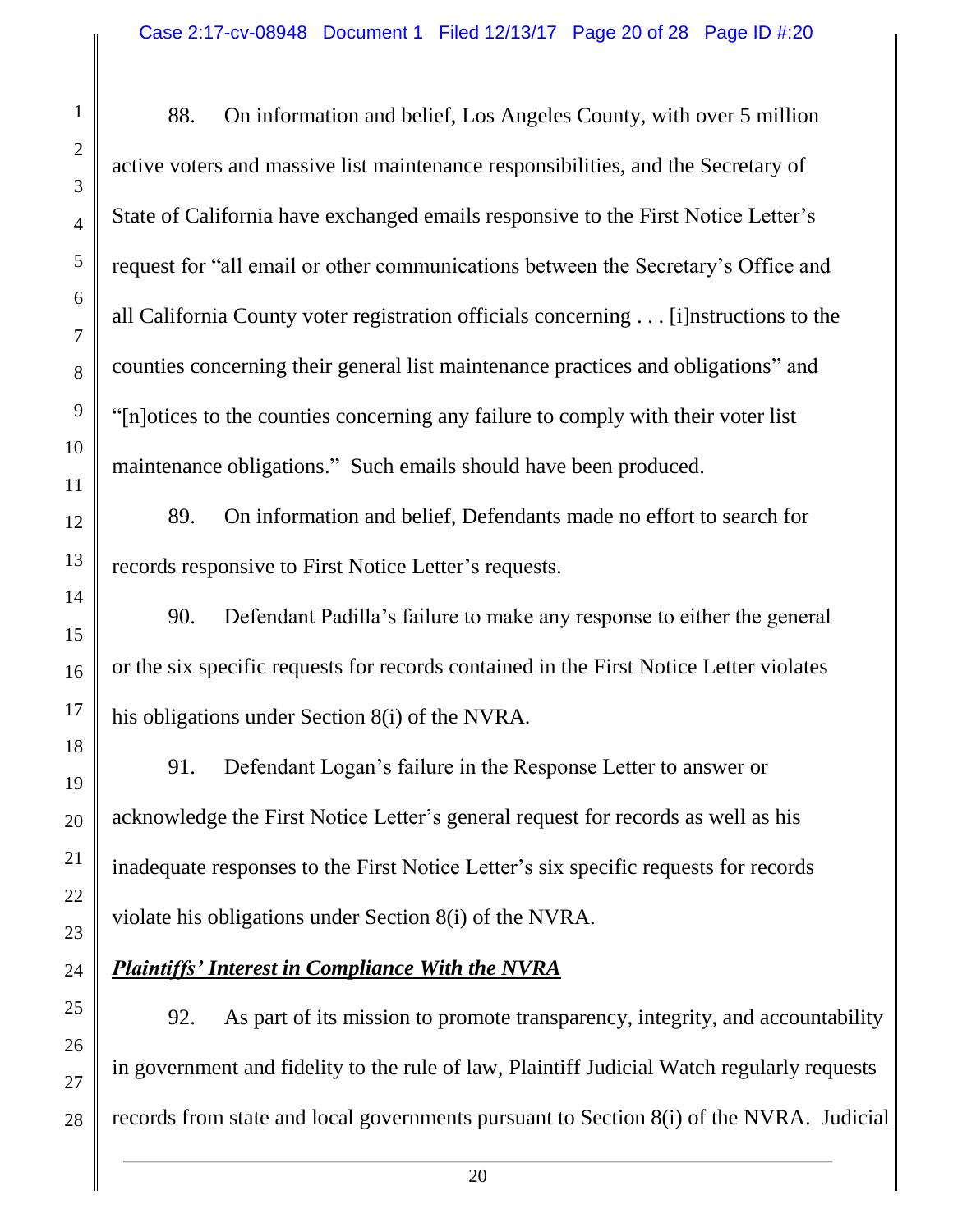Watch analyzes all responses, as well as federal, state, and local data from any available source, to determine whether jurisdictions are properly maintaining accurate voter rolls as required by Section 8(a)(4) of the NVRA. If it believes that a jurisdiction is not complying with Section 8 of the NVRA, Judicial Watch will sue under 52 U.S.C. § 20510(b) to enforce that statute.

93. Judicial Watch recently wrote to eleven other states besides California to inform them of perceived violations of the NVRA and to request NVRA-related documents. Judicial Watch has a current NVRA lawsuit against Montgomery County, Maryland, and the Commonwealth of Kentucky, and in the recent past has sued and resolved NVRA cases against Ohio and Indiana. Judicial Watch also has submitted several friend-of-the-court briefs at all levels of the federal court system in cases concerning enforcement of the NVRA.

94. Defendants' failure to comply with Section 8 of the NVRA has caused and will cause Plaintiff Judicial Watch to expend significant additional time and resources to achieve its basic organizational mission.

95. As part of its institutional mission, Plaintiff EIPC requests voter registration records from California counties and analyzes those records to determine compliance with the NVRA's list maintenance requirements. The purpose of such an analysis is to produce what is known as a "Findings Report," which is then typically presented to the county administration. A Findings Report sets forth EIPC's statistical analysis of a county's voter registration rolls, detailing, for example, the number of voter registrations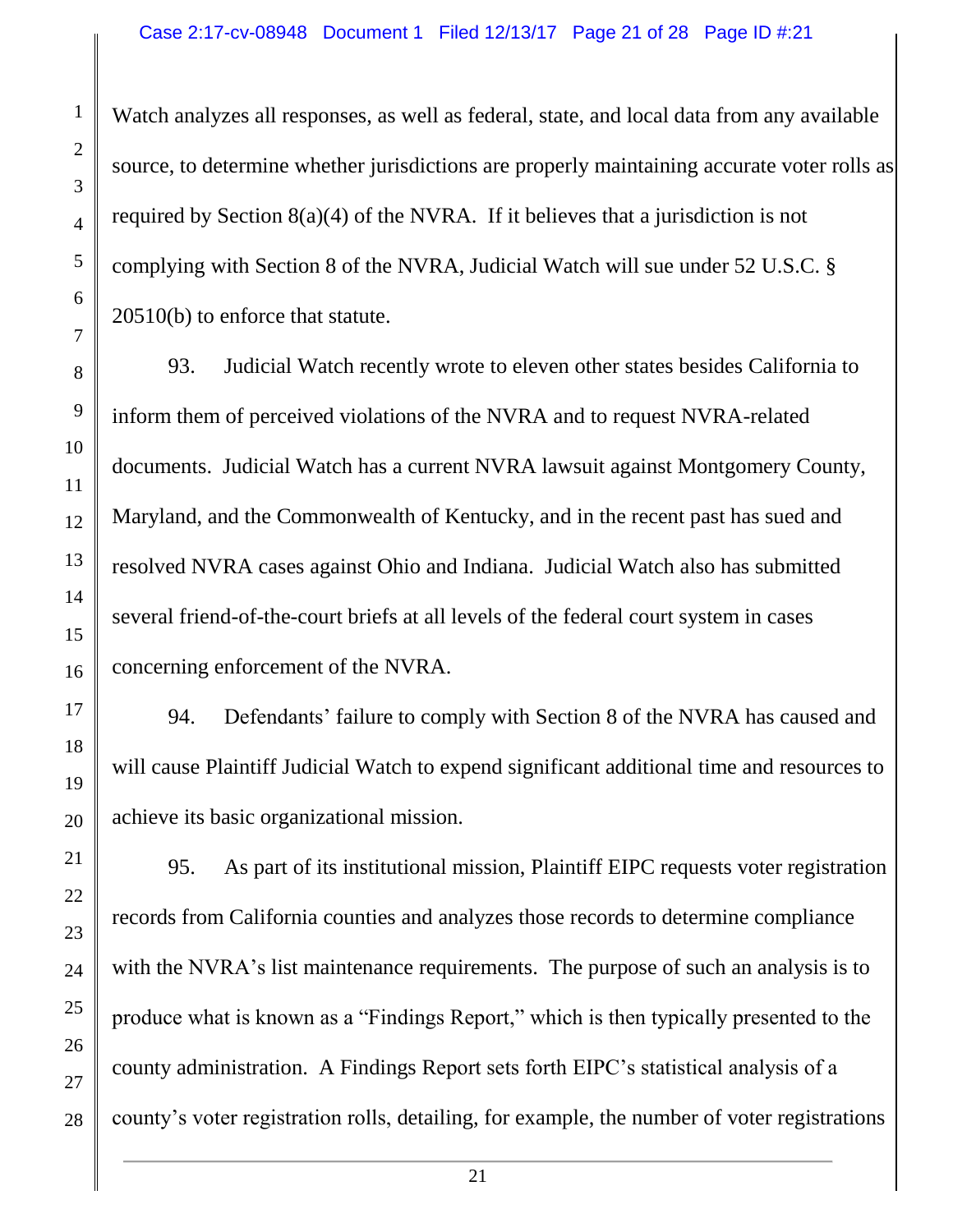exceeding the age-eligible population; the number of same-address duplicate registration; suspected duplicate registrations in other California counties; deceased registrants matching a State death record; registrants who are either underage or older than 105 based on their listed birth dates; registrations missing crucial information; and suspected instances of double voting or deceased voting.

96. EIPC previously submitted several Findings Reports to various California counties in recent years, including Los Angeles County. EIPC currently is preparing another Findings Report for Los Angeles County.

97. Defendants' failure to comply with Section 8 of the NVRA has made Plaintiff EIPC's basic organizational mission more difficult to accomplish and has caused and will cause EIPC to expend significant, additional time and resources to accomplish this mission.

98. A person becomes a member of Judicial Watch by making a financial contribution, in any amount, to the organization. The financial contributions of members are by far the single most important source of income to Judicial Watch and provide the means by which the organization finances its activities in support of its mission.

99. Judicial Watch has approximately 160,734 members in the State of California, and 22,205 members in Los Angeles County. As a membership organization, Judicial Watch represents the interests of these members, many of whom are lawfully registered to vote and have the right to vote in California and Los Angeles County, including the right to vote in elections for federal office.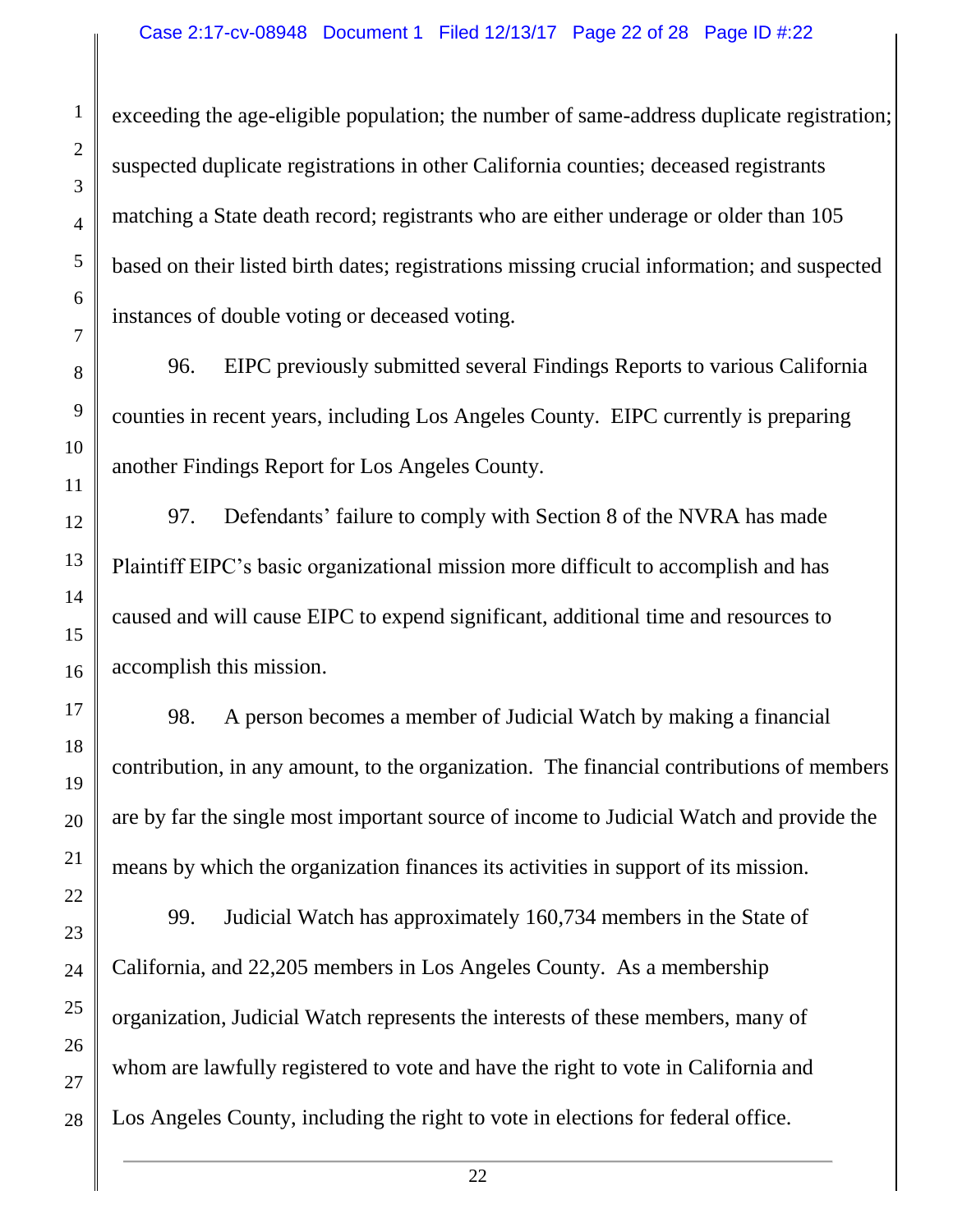100. Judicial Watch solicits the views of its members in carrying out activities in support of its mission, including the views of its members in Los Angeles County. The views of Judicial Watch's members significantly influence how Judicial Watch chooses activities to engage in to further its mission.

101. About 2600 of Judicial Watch's Los Angeles County members have an email address and have contributed \$5 or more to Judicial Watch within the past two years. Of these, 375 who are lawfully registered to vote in Los Angeles County have directly informed Judicial Watch that they are concerned about Los Angeles County's failure to satisfy its obligations under Section 8 of the NVRA, and wish Judicial Watch to take legal action on their behalf to protect their rights. The views of Judicial Watch's members were a substantial factor weighing in favor of initiating this lawsuit.

102. Protecting the rights of Judicial Watch members who are lawfully registered to vote in Los Angeles County and ensuring compliance with the voter list maintenance obligations of Section 8 of the NVRA are part of Judicial Watch's mission. They also are well within the scope of the reasons why members of Judicial Watch join the organization and support its mission.

103. Members of Judicial Watch who are lawfully registered to vote in Los Angeles County not only have the constitutional right to vote in state elections, including elections for federal office, but they also have a statutory right to the safeguards and protections set forth in the NVRA.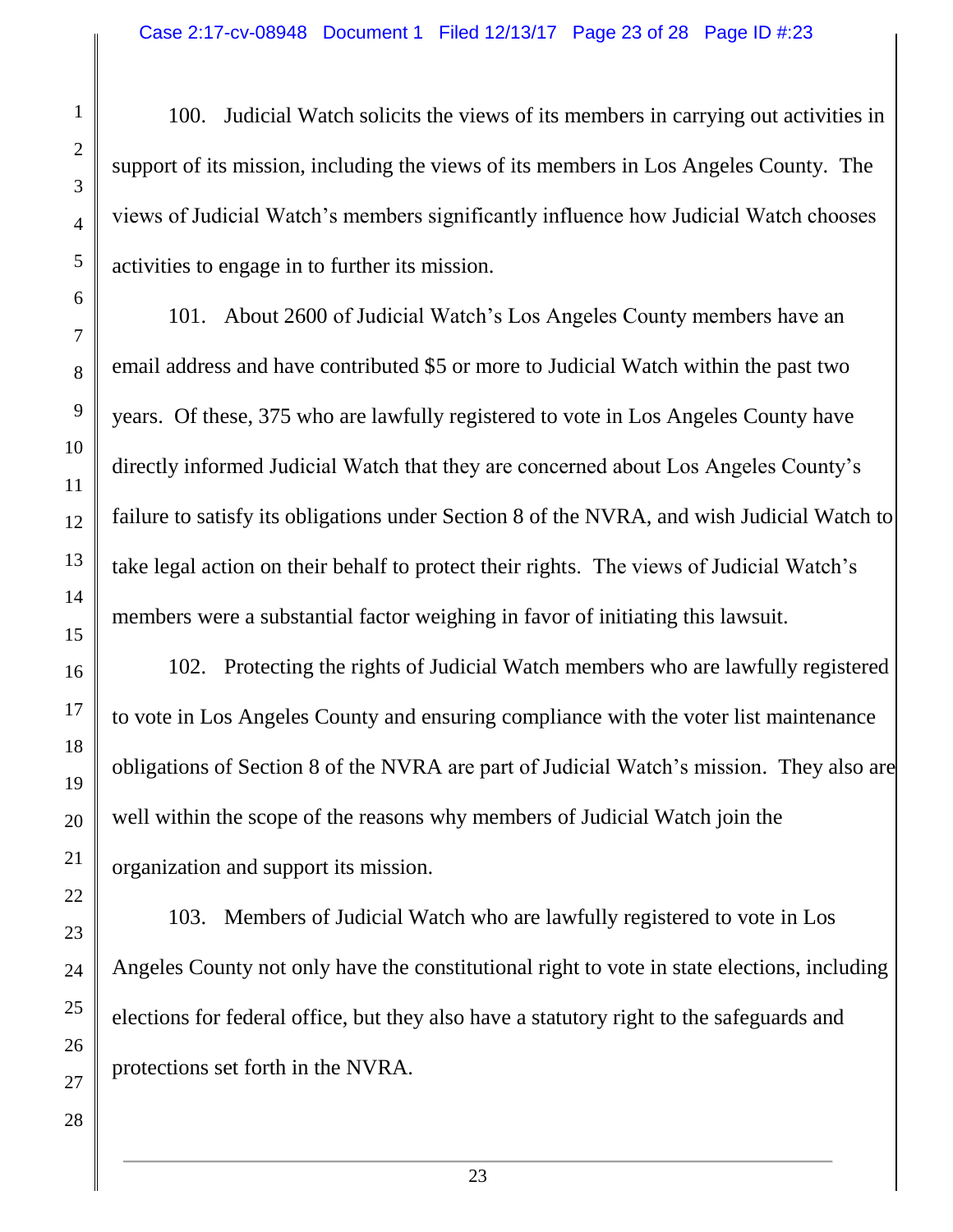104. Plaintiffs Wolfgang Kupka, Rhue Guyant, Jerry Griffin, and Delores M. Mars, are lawfully registered voters in Los Angeles County and members of Judicial Watch.

105. Los Angeles County's failure to comply with the NVRA inflicts a burden on the constitutional right to vote of those members of Judicial Watch who are lawfully registered to vote in Los Angeles County, including the individual plaintiffs in this action, by undermining their confidence in the integrity of the electoral process, discouraging their participation in the democratic process, and instilling in them the fear that their legitimate votes will be outweighed by fraudulent or ineligible ones.

106. Los Angeles County's failure to satisfy its voter list maintenance obligations under Section 8 of the NVRA infringes the statutory rights of those members of Judicial Watch who are lawfully registered to vote in Los Angeles County, including the individual plaintiffs in this action. These individuals have a statutory right to vote in elections for federal office that comply with the procedures and protections required by the NVRA, including the voter list maintenance obligations set forth in Section 8.

107. Absent action by Judicial Watch, it is unlikely that any individual member of Judicial Watch would have the ability or the resources to take legal action to protect their rights or redress their injuries with respect to Los Angeles County's failure to satisfy its voter list maintenance obligations under the NVRA.

108. Judicial Watch; its Los Angeles County members, including Wolfgang Kupka, Rhue Guyant, Jerry Griffin, and Delores M. Mars; and EIPC are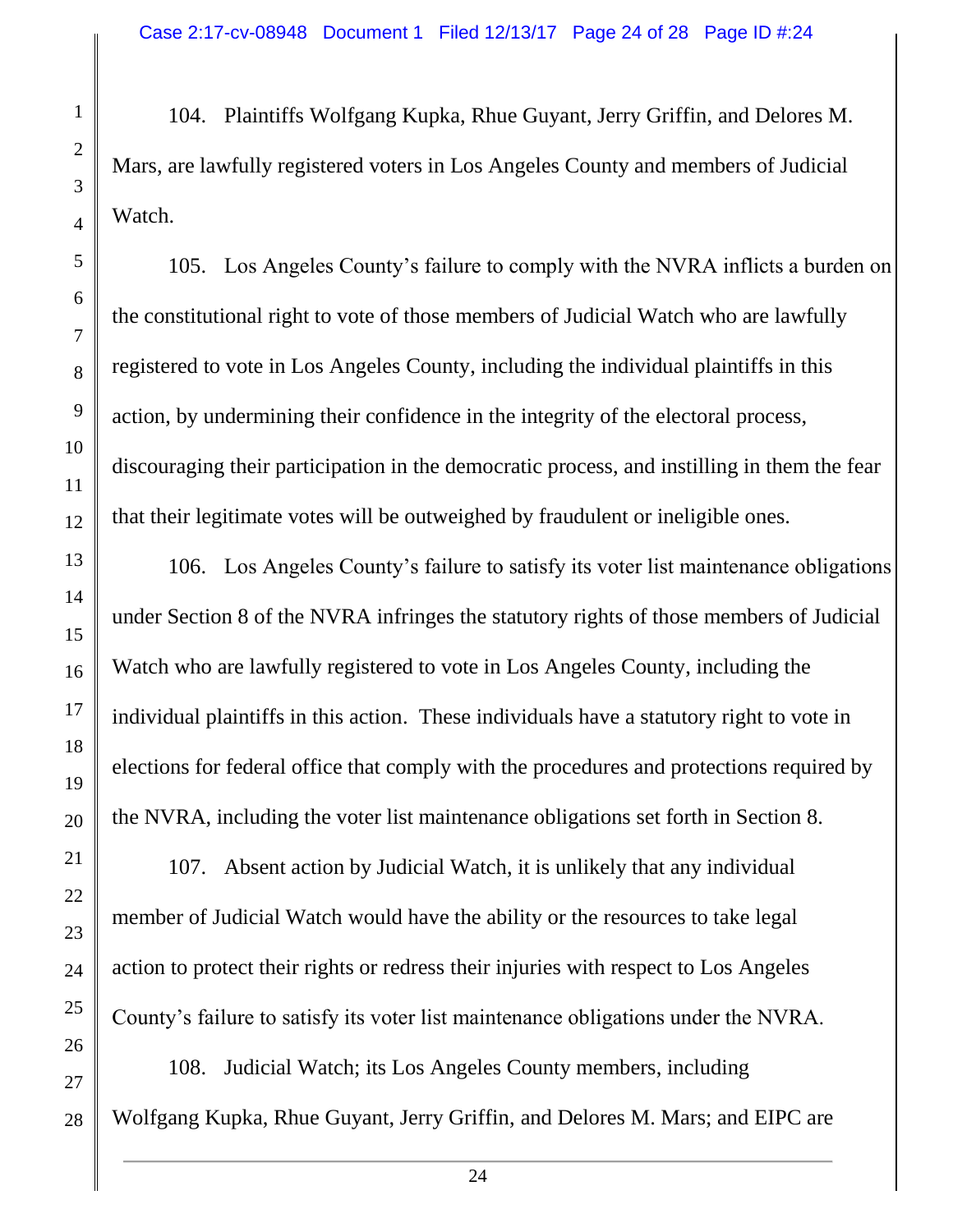all persons aggrieved by a violation of the NVRA, as set forth in 52 U.S.C. § 20510(b)(1).

109. The First Notice Letter and the Second Notice Letter constitute statutory notice, pursuant to 52 U.S.C. § 20510(b)(1), of violations of Sections 8(a)(4) and 8(i) of the NVRA.

### **First Claim for Relief**

# **(Violation of Section 8(a)(4) of the NVRA, 52 U.S.C. § 20507(a)(4))**

110. Plaintiffs reallege all preceding paragraphs as if fully set forth herein.

111. Defendants have failed to fulfill Los Angeles County's obligations under Section 8(a)(4) of the NVRA to conduct a general program that makes a reasonable effort to cancel the registrations of registrants who are ineligible to vote in California federal elections.

112. Plaintiffs have suffered, and will continue to suffer, irreparable injury as a direct result of Defendants' failure to fulfill Los Angeles County's obligations to comply with Section 8(a)(4) of the NVRA.

113. Plaintiffs have no adequate remedy at law.

## **Second Claim for Relief**

# **(Violation of Section 8(i) of the NVRA, 52 U.S.C. § 20507(i))**

114. Plaintiffs reallege all preceding paragraphs as if fully set forth herein.

115. Defendants have failed to fulfill their obligations under Section 8(i) of the

NVRA to make available to Plaintiffs "all records" within the past two years "concerning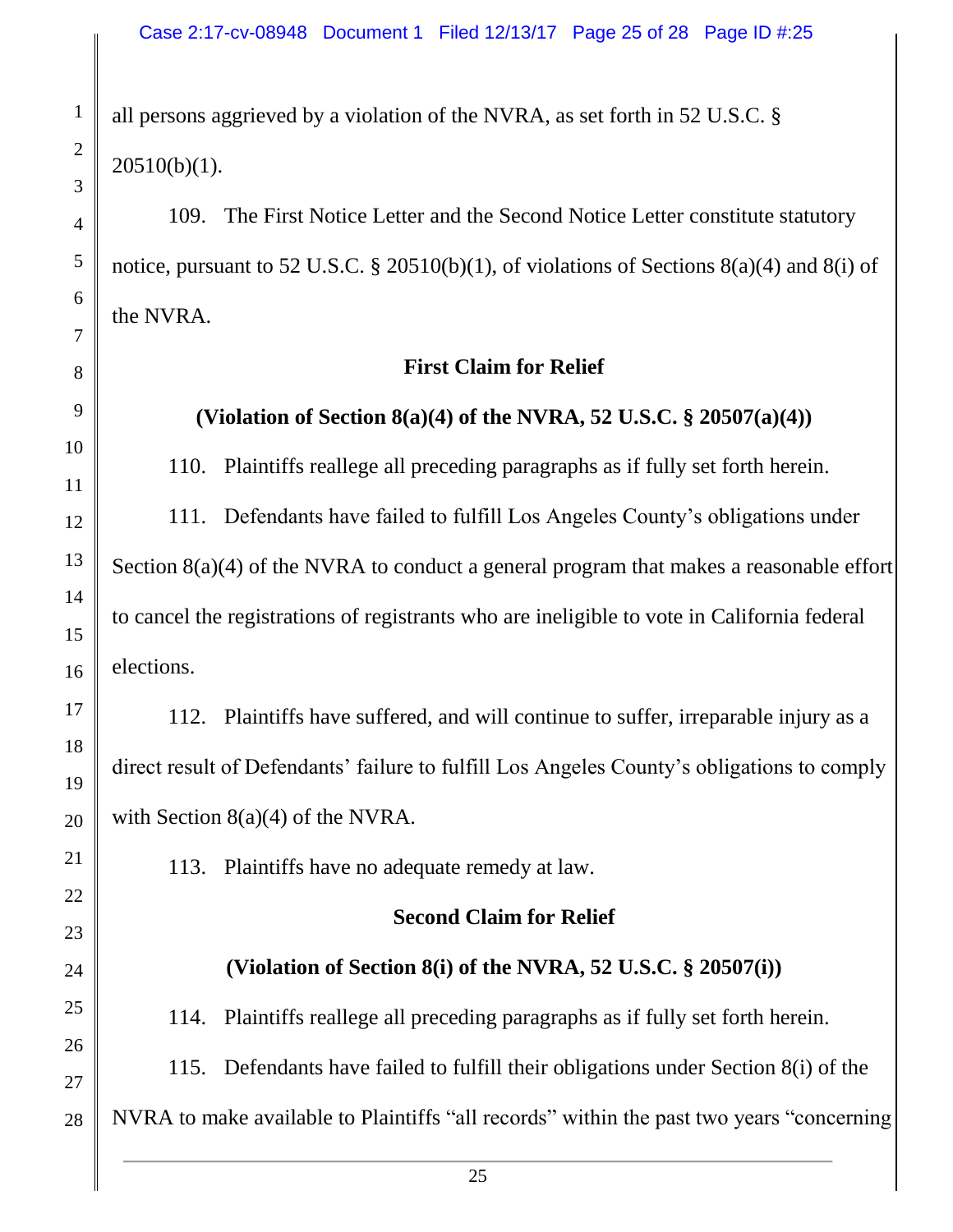the implementation of programs and activities conducted for the purpose of ensuring the accuracy and currency of official lists of eligible voters."

116. Plaintiffs have suffered, and will continue to suffer, irreparable injury as a direct result of Defendants' failure to fulfill their obligations under Section 8(i) of the NVRA.

117. Plaintiffs have no adequate remedy at law.

#### **PRAYER FOR RELIEF**

WHEREFORE, Plaintiffs pray for entry of a judgment:

a. Declaring Defendants to be in violation of Section 8(a)(4) of the NVRA;

b. Permanently enjoining Defendants from violating Section 8(a)(4) of the NVRA;

c. Declaring that Section 8(a)(4) of the NVRA supersedes and preempts any contrary California law;

d. Ordering Defendants to develop and implement a general program that makes a reasonable effort to remove from Los Angeles County's rolls the registrations of ineligible registrants;

e. Declaring that Section 8(i) of the NVRA supersedes and preempts any contrary California law;

f. Declaring that Defendants are in violation of Section 8(i) of the NVRA by refusing to allow Plaintiffs to inspect and copy the requested records;

26 27 28

1

2

3

4

5

6

7

8

9

10

11

12

13

14

15

16

17

18

19

20

21

22

23

24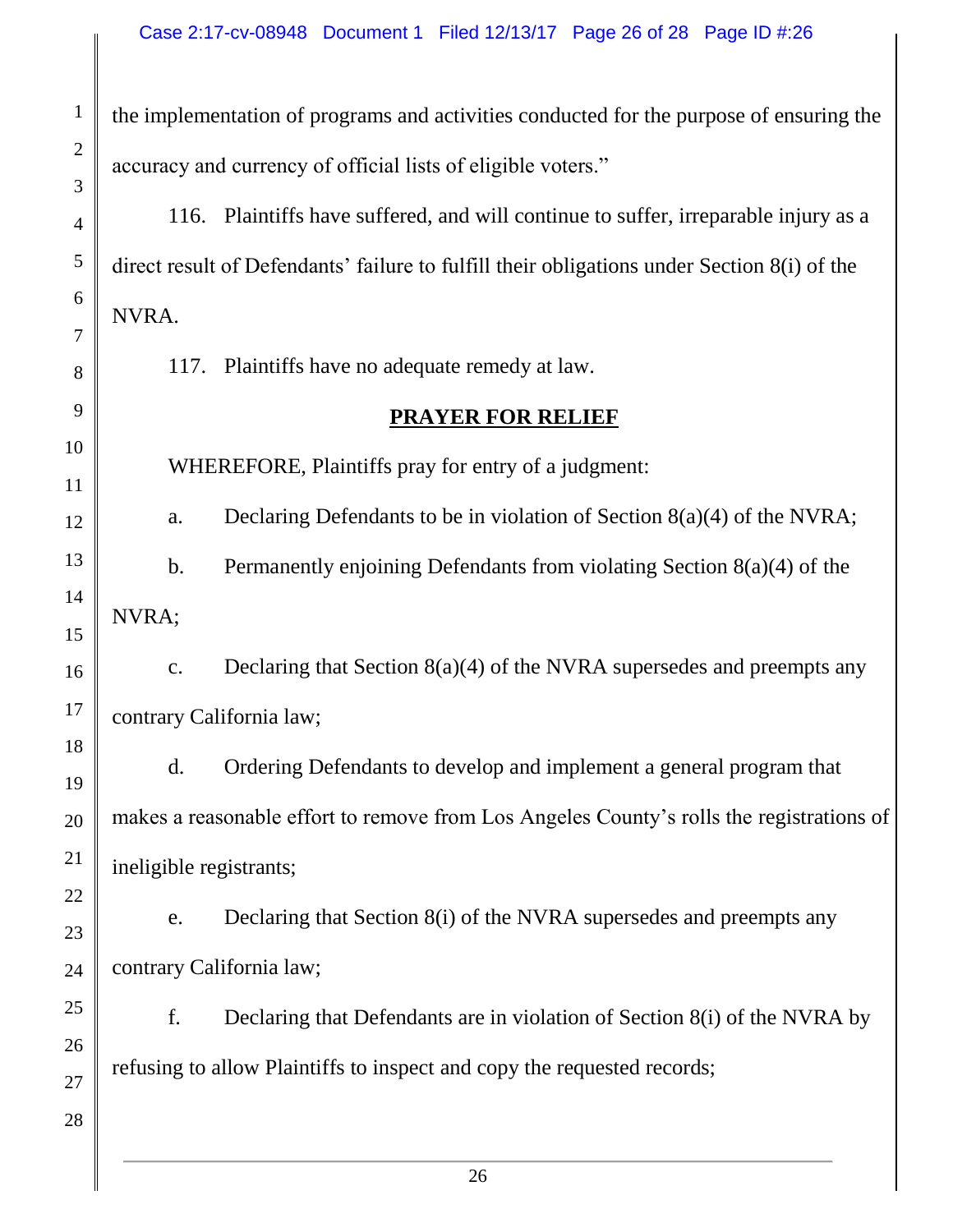| $\mathbf{1}$   | g.                                      |                                                                              | Permanently enjoining Defendants from refusing to allow Plaintiffs to          |  |  |  |
|----------------|-----------------------------------------|------------------------------------------------------------------------------|--------------------------------------------------------------------------------|--|--|--|
| $\overline{2}$ | inspect and copy the requested records; |                                                                              |                                                                                |  |  |  |
| 3<br>4         | h.                                      | Ordering Defendants to pay Plaintiffs' reasonable attorney's fees, including |                                                                                |  |  |  |
| 5              | litigation expenses and costs; and      |                                                                              |                                                                                |  |  |  |
| 6<br>7         | i.                                      |                                                                              | Awarding Plaintiffs such other and further relief as this Court deems just and |  |  |  |
| 8              | proper.                                 |                                                                              |                                                                                |  |  |  |
| 9              | Dated:                                  | December 13, 2017                                                            | Respectfully submitted,                                                        |  |  |  |
| 10             |                                         |                                                                              | CHARLES H. BELL, JR. (SBN 60553)                                               |  |  |  |
| 11             |                                         |                                                                              | Email: cbell@bmhlaw.com<br>Paul Gough (SBN 75502)                              |  |  |  |
| 12             |                                         |                                                                              | Email: pgough@bmhlaw.com                                                       |  |  |  |
| 13             |                                         |                                                                              | Brian T. Hildreth (SBN 214131)<br>Email: bhildreth@bmhlaw.com                  |  |  |  |
| 14             |                                         |                                                                              | Bell, McAndrews & Hiltachk, LLP                                                |  |  |  |
| 15             |                                         |                                                                              | 13406 Valleyheart Drive North                                                  |  |  |  |
| 16             |                                         |                                                                              | Sherman Oaks, CA 91423                                                         |  |  |  |
| 17             |                                         |                                                                              | Tel.: (818) 971-3660/(916) 442-7757<br>Facs.: (818) 619-3791/(916) 442-7759    |  |  |  |
| 18             |                                         |                                                                              |                                                                                |  |  |  |
| 19             |                                         |                                                                              | <b>ROBERT D. POPPER*</b><br>Email: rpopper@judicialwatch.org                   |  |  |  |
| 20             |                                         |                                                                              | Judicial Watch, Inc.                                                           |  |  |  |
|                |                                         |                                                                              | 425 Third Street SW, Suite 800                                                 |  |  |  |
| 21             |                                         |                                                                              | Washington, D.C. 20024                                                         |  |  |  |
| 22             |                                         |                                                                              | Tel.: (202) 646-5172                                                           |  |  |  |
| 23             |                                         |                                                                              | Facs.: (202) 646-5199                                                          |  |  |  |
| 24             |                                         |                                                                              | H. CHRISTOPHER COATES*                                                         |  |  |  |
| 25             |                                         |                                                                              | Email: curriecoates@gmail.com                                                  |  |  |  |
| 26             |                                         |                                                                              | Law Office of H. Christopher Coates<br>934 Compass Point                       |  |  |  |
|                |                                         |                                                                              | Charleston, South Carolina 29412                                               |  |  |  |
| 27             |                                         |                                                                              | Tel.: (843) 609-0800                                                           |  |  |  |
| 28             |                                         |                                                                              |                                                                                |  |  |  |
|                |                                         |                                                                              | 27                                                                             |  |  |  |